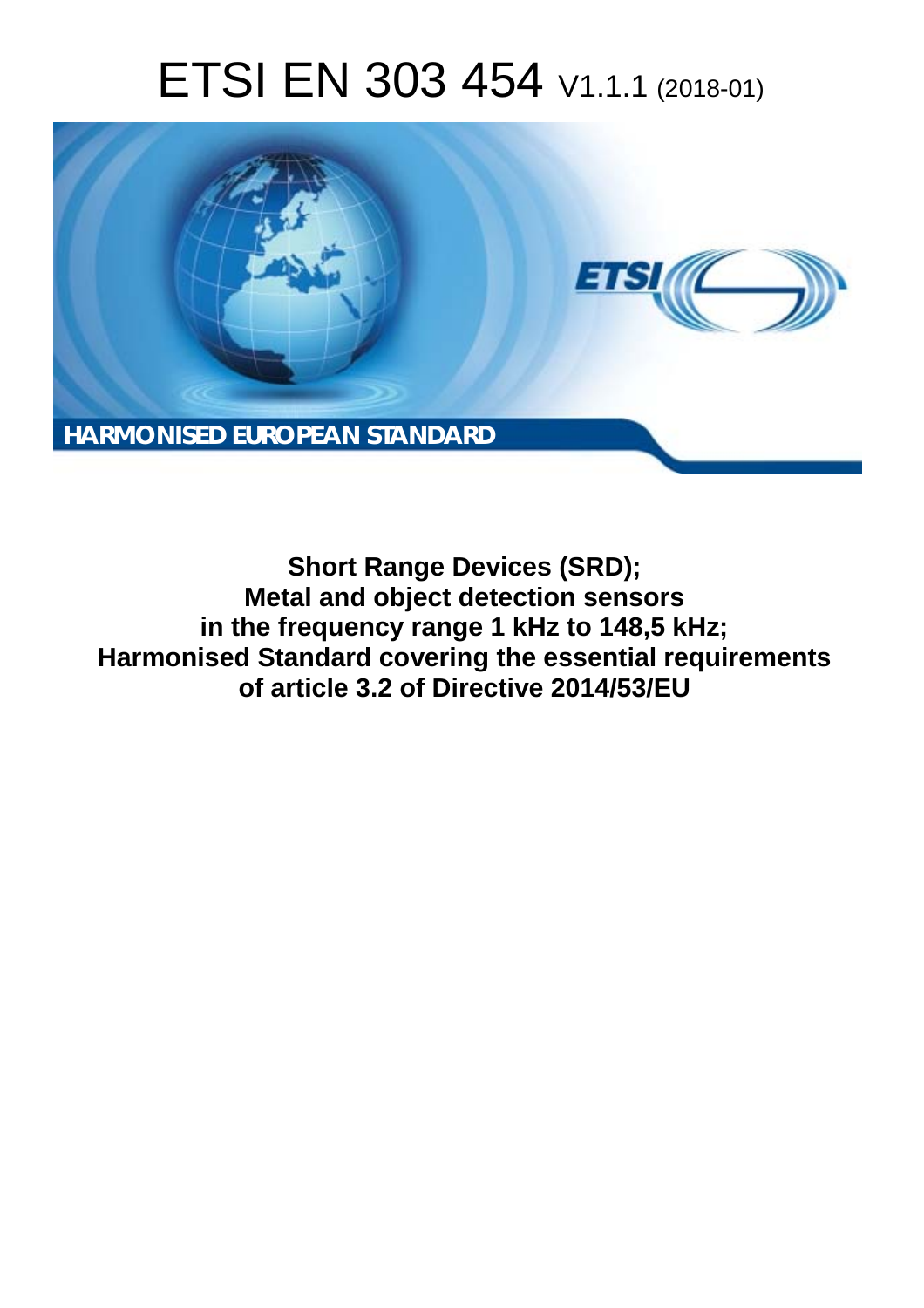Reference DEN/ERM-TG28-542

Keywords harmonised standard, inductive, measurement, SRD

#### *ETSI*

#### 650 Route des Lucioles F-06921 Sophia Antipolis Cedex - FRANCE

Tel.: +33 4 92 94 42 00 Fax: +33 4 93 65 47 16

Siret N° 348 623 562 00017 - NAF 742 C Association à but non lucratif enregistrée à la Sous-Préfecture de Grasse (06) N° 7803/88

#### *Important notice*

The present document can be downloaded from: <http://www.etsi.org/standards-search>

The present document may be made available in electronic versions and/or in print. The content of any electronic and/or print versions of the present document shall not be modified without the prior written authorization of ETSI. In case of any existing or perceived difference in contents between such versions and/or in print, the only prevailing document is the print of the Portable Document Format (PDF) version kept on a specific network drive within ETSI Secretariat.

Users of the present document should be aware that the document may be subject to revision or change of status. Information on the current status of this and other ETSI documents is available at <https://portal.etsi.org/TB/ETSIDeliverableStatus.aspx>

If you find errors in the present document, please send your comment to one of the following services: <https://portal.etsi.org/People/CommiteeSupportStaff.aspx>

#### *Copyright Notification*

No part may be reproduced or utilized in any form or by any means, electronic or mechanical, including photocopying and microfilm except as authorized by written permission of ETSI. The content of the PDF version shall not be modified without the written authorization of ETSI. The copyright and the foregoing restriction extend to reproduction in all media.

> © ETSI 2018. All rights reserved.

**DECT**TM, **PLUGTESTS**TM, **UMTS**TM and the ETSI logo are trademarks of ETSI registered for the benefit of its Members. **3GPP**TM and **LTE**™ are trademarks of ETSI registered for the benefit of its Members and of the 3GPP Organizational Partners. **oneM2M** logo is protected for the benefit of its Members.

**GSM**® and the GSM logo are trademarks registered and owned by the GSM Association.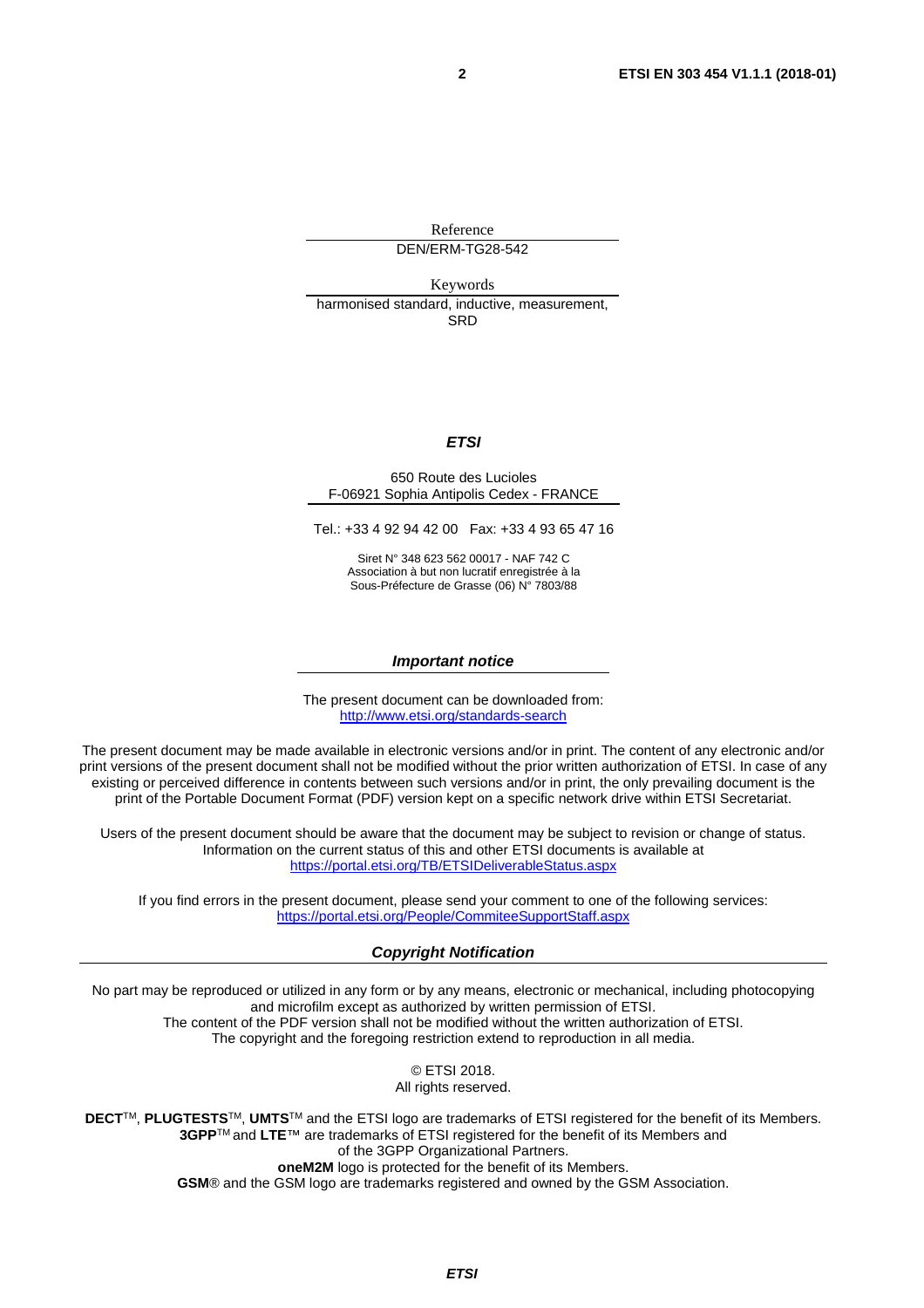## Contents

| $\mathbf{I}$       |  |  |  |  |
|--------------------|--|--|--|--|
| 2                  |  |  |  |  |
| 2.1<br>2.2         |  |  |  |  |
| 3                  |  |  |  |  |
| 3.1                |  |  |  |  |
| 3.2                |  |  |  |  |
| 3.3                |  |  |  |  |
| 4                  |  |  |  |  |
| 4.1                |  |  |  |  |
| 4.2                |  |  |  |  |
| 4.2.1              |  |  |  |  |
| 4.2.2              |  |  |  |  |
| 4.2.3              |  |  |  |  |
| 4.3                |  |  |  |  |
| 4.3.1              |  |  |  |  |
| 4.3.1.1            |  |  |  |  |
| 4.3.1.2            |  |  |  |  |
| 4.3.1.3            |  |  |  |  |
| 4.3.1.4<br>4.3.2   |  |  |  |  |
| 4.3.2.1            |  |  |  |  |
| 4.3.2.2            |  |  |  |  |
| 4.3.2.3            |  |  |  |  |
| 4.3.2.4            |  |  |  |  |
| 4.3.3              |  |  |  |  |
| 4.3.3.1            |  |  |  |  |
| 4.3.3.2            |  |  |  |  |
| 4.3.3.3            |  |  |  |  |
| 4.3.3.4            |  |  |  |  |
| 4.3.4              |  |  |  |  |
| 4.3.4.1            |  |  |  |  |
| 4.3.4.2            |  |  |  |  |
| 4.3.4.3            |  |  |  |  |
| 4.3.4.4            |  |  |  |  |
| 4.3.5              |  |  |  |  |
| 4.3.5.1<br>4.3.5.2 |  |  |  |  |
| 4.3.5.3            |  |  |  |  |
| 4.3.5.4            |  |  |  |  |
| 4.4                |  |  |  |  |
| 4.4.1              |  |  |  |  |
| 4.4.2              |  |  |  |  |
| 4.4.2.1            |  |  |  |  |
| 4.4.2.2            |  |  |  |  |
| 4.4.2.3            |  |  |  |  |
| 4.4.2.4            |  |  |  |  |
| 4.4.3              |  |  |  |  |
| 4.4.3.1            |  |  |  |  |
| 4.4.3.2            |  |  |  |  |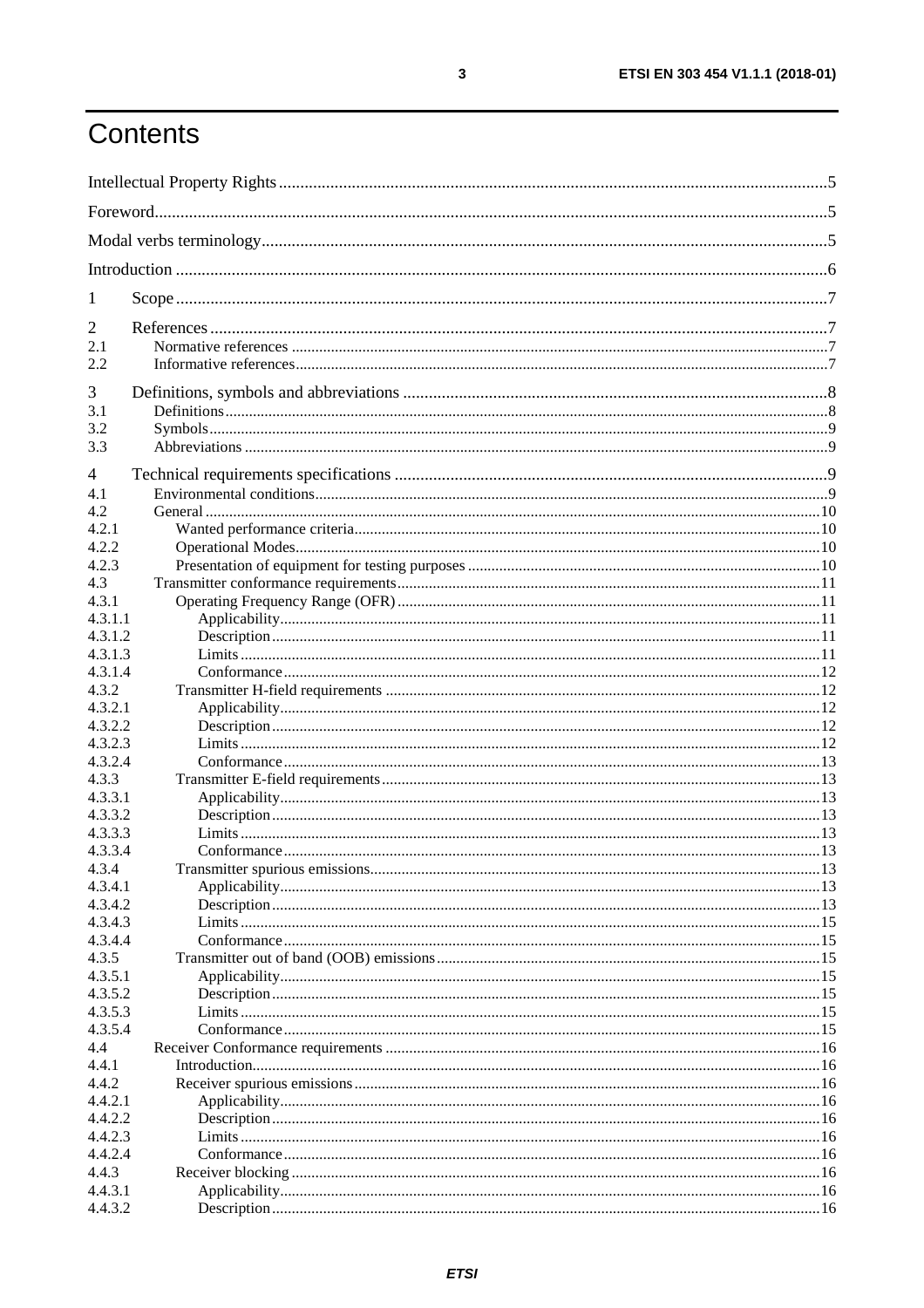| 4.4.3.3    |                                                                                              |  |  |  |
|------------|----------------------------------------------------------------------------------------------|--|--|--|
| 4.4.3.4    |                                                                                              |  |  |  |
| 5          |                                                                                              |  |  |  |
| 5.1        |                                                                                              |  |  |  |
| 5.2        |                                                                                              |  |  |  |
| 5.2.1      |                                                                                              |  |  |  |
| 5.3        |                                                                                              |  |  |  |
| 5.4        |                                                                                              |  |  |  |
| 5.5        |                                                                                              |  |  |  |
| 5.6        |                                                                                              |  |  |  |
| 5.7        |                                                                                              |  |  |  |
| 6          |                                                                                              |  |  |  |
| 6.1        |                                                                                              |  |  |  |
| 6.2        |                                                                                              |  |  |  |
| 6.2.1      |                                                                                              |  |  |  |
| 6.2.2      |                                                                                              |  |  |  |
| 6.2.3      |                                                                                              |  |  |  |
| 6.2.4      |                                                                                              |  |  |  |
| 6.3        |                                                                                              |  |  |  |
| 6.3.1      |                                                                                              |  |  |  |
| 6.3.2      |                                                                                              |  |  |  |
|            | <b>Annex A (informative):</b><br>Relationship between the present document and the essential |  |  |  |
|            |                                                                                              |  |  |  |
|            | <b>Annex B (informative):</b>                                                                |  |  |  |
| B.1        |                                                                                              |  |  |  |
| B.2        |                                                                                              |  |  |  |
| B.3        |                                                                                              |  |  |  |
| B.4        |                                                                                              |  |  |  |
| B.5        |                                                                                              |  |  |  |
| <b>B.6</b> |                                                                                              |  |  |  |
|            | <b>Annex C</b> (informative):                                                                |  |  |  |
|            |                                                                                              |  |  |  |
|            |                                                                                              |  |  |  |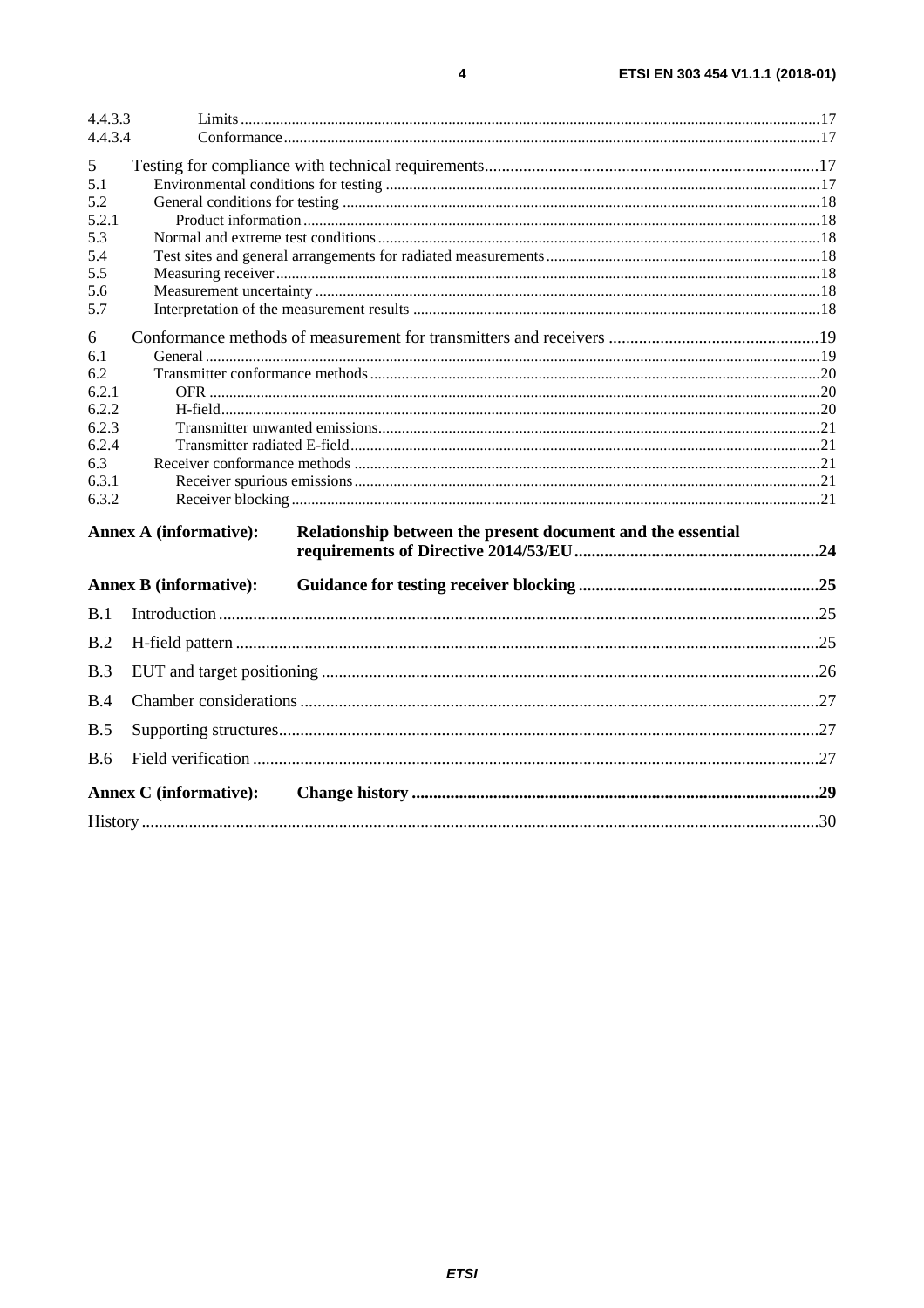## <span id="page-4-0"></span>Intellectual Property Rights

#### Essential patents

IPRs essential or potentially essential to the present document may have been declared to ETSI. The information pertaining to these essential IPRs, if any, is publicly available for **ETSI members and non-members**, and can be found in ETSI SR 000 314: *"Intellectual Property Rights (IPRs); Essential, or potentially Essential, IPRs notified to ETSI in respect of ETSI standards"*, which is available from the ETSI Secretariat. Latest updates are available on the ETSI Web server ([https://ipr.etsi.org/\)](https://ipr.etsi.org/).

Pursuant to the ETSI IPR Policy, no investigation, including IPR searches, has been carried out by ETSI. No guarantee can be given as to the existence of other IPRs not referenced in ETSI SR 000 314 (or the updates on the ETSI Web server) which are, or may be, or may become, essential to the present document.

#### **Trademarks**

The present document may include trademarks and/or tradenames which are asserted and/or registered by their owners. ETSI claims no ownership of these except for any which are indicated as being the property of ETSI, and conveys no right to use or reproduce any trademark and/or tradename. Mention of those trademarks in the present document does not constitute an endorsement by ETSI of products, services or organizations associated with those trademarks.

## Foreword

This Harmonised European Standard (EN) has been produced by ETSI Technical Committee Electromagnetic compatibility and Radio spectrum Matters (ERM).

The present document has been prepared under the Commission's standardisation request C(2015) 5376 final [\[i.6\]](#page-7-0) to provide one voluntary means of conforming to the essential requirements of Directive 2014/53/EU on the harmonisation of the laws of the Member States relating to the making available on the market of radio equipment and repealing Directive 1999/5/EC [\[i.3\]](#page-7-0).

Once the present document is cited in the Official Journal of the European Union under that Directive, compliance with the normative clauses of the present document given in table A.1 confers, within the limits of the scope of the present document, a presumption of conformity with the corresponding essential requirements of that Directive, and associated EFTA regulations.

| <b>National transposition dates</b>                                                       |                   |  |  |
|-------------------------------------------------------------------------------------------|-------------------|--|--|
| Date of adoption of this EN:                                                              | 18 December 2017  |  |  |
| Date of latest announcement of this EN (doa):                                             | 31 March 2018     |  |  |
| Date of latest publication of new National Standard<br>or endorsement of this EN (dop/e): | 30 September 2018 |  |  |
| Date of withdrawal of any conflicting National Standard (dow):                            | 30 September 2019 |  |  |

## Modal verbs terminology

In the present document "**shall**", "**shall not**", "**should**", "**should not**", "**may**", "**need not**", "**will**", "**will not**", "**can**" and "**cannot**" are to be interpreted as described in clause 3.2 of the [ETSI Drafting Rules](https://portal.etsi.org/Services/editHelp!/Howtostart/ETSIDraftingRules.aspx) (Verbal forms for the expression of provisions).

"**must**" and "**must not**" are **NOT** allowed in ETSI deliverables except when used in direct citation.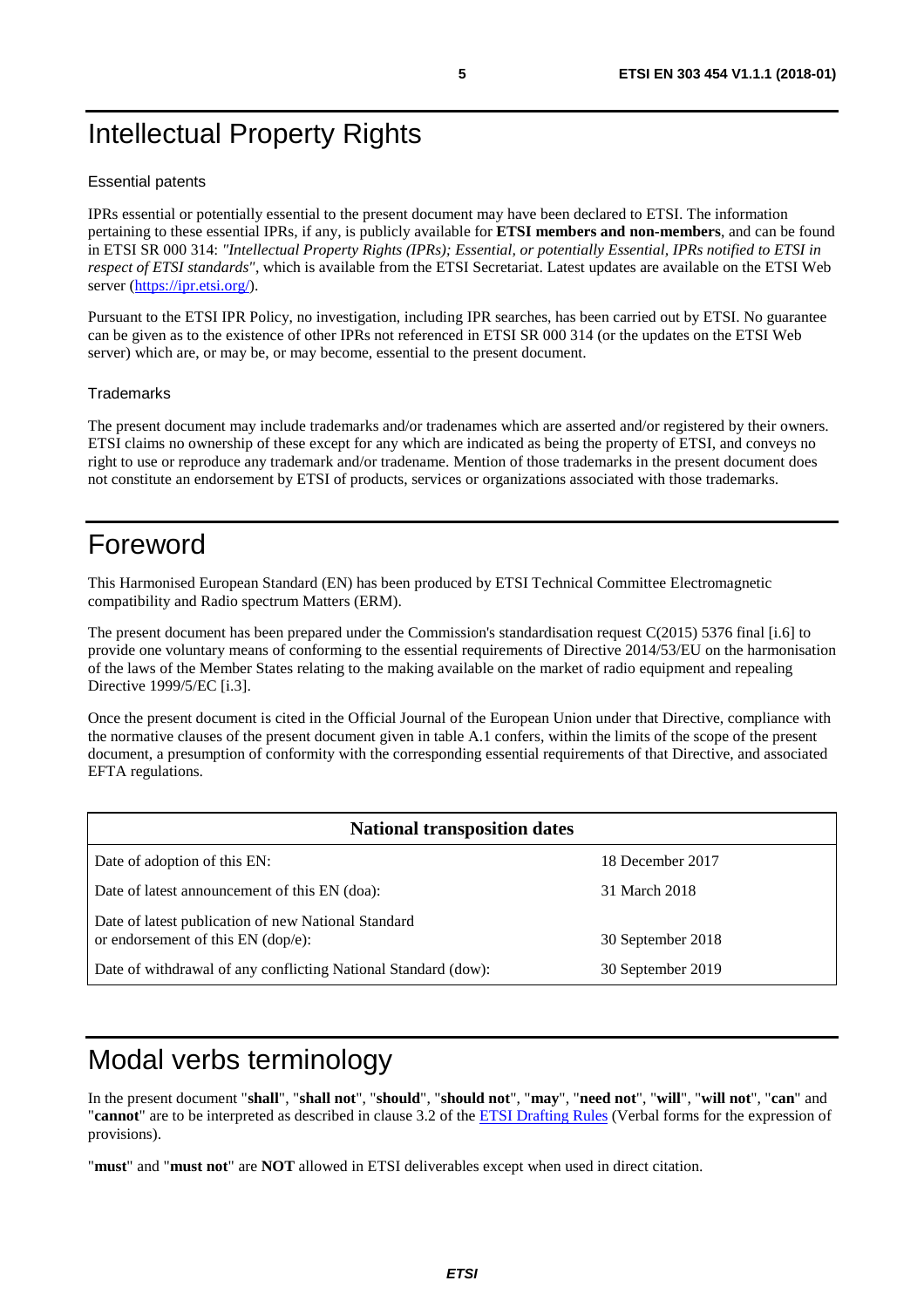## <span id="page-5-0"></span>Introduction

The present document covers metal and object detection sensors in the frequency range 1 kHz to 148,5 kHz.

The present document is structured as follows:

- Clauses 1 through 3 provide a general description on the types of equipment covered by the present document and the definitions, symbols and abbreviations used.
- Clause 4 provides the technical requirements specifications, limits and conformance relative to transmitter and receiver.
- Clause 5 specifies the conditions for testing of the equipment and interpretation of the measurement results with the maximum measurement uncertainty values.
- Clause 6 specifies the required measurement methods.
- Annex A (informative) provides the relationship between the present document and the essential requirements of Directive 2014/53/EU [\[i.3](#page-7-0)].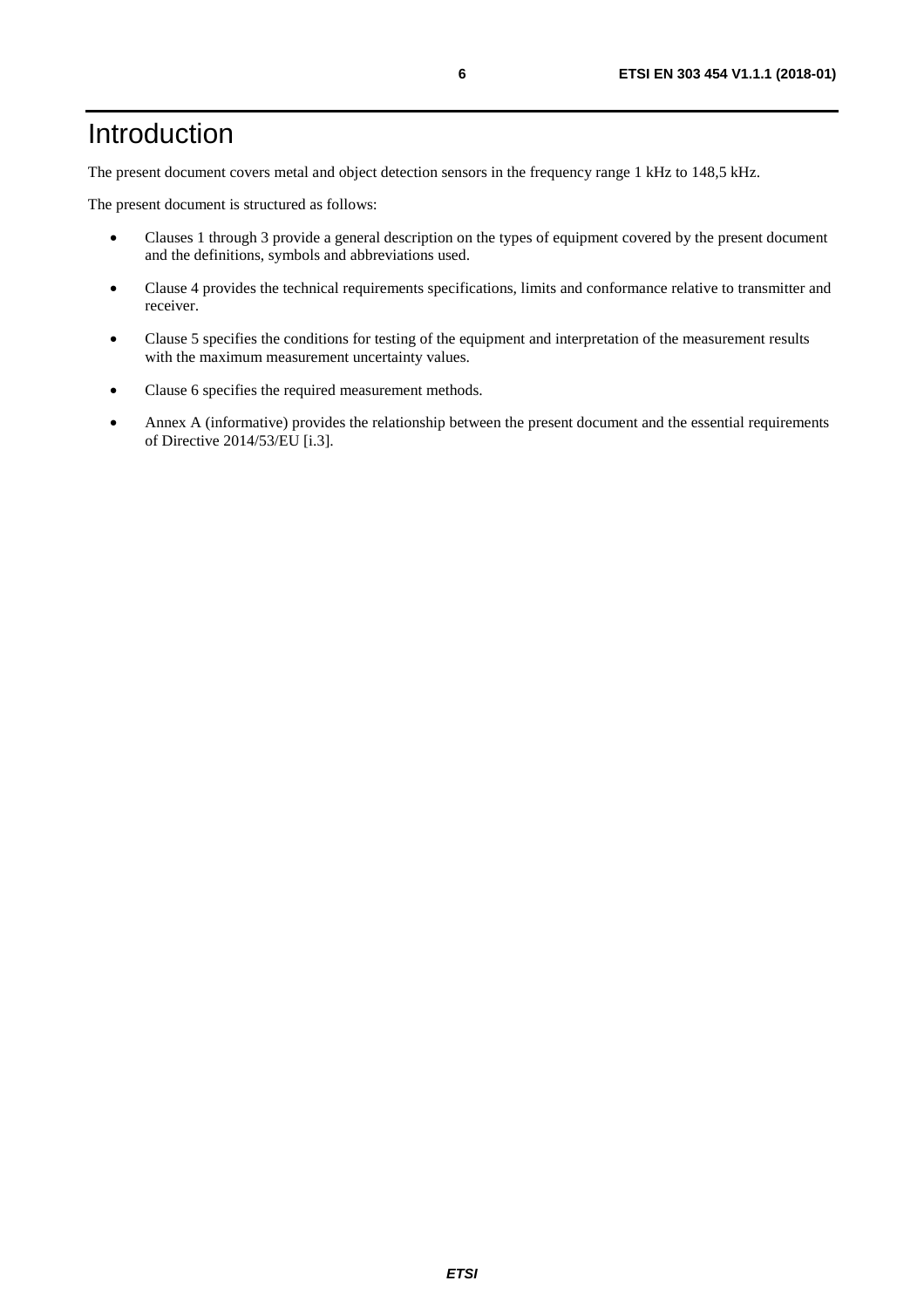## <span id="page-6-0"></span>1 Scope

The present document specifies technical characteristics and methods of measurements for metal and object detection sensors in the frequency range 1 kHz to 148,5 kHz.

The present document covers the essential requirements of article 3.2 of Directive 2014/53/EU [\[i.3\]](#page-7-0) under the conditions identified in annex A.

The size for the inductive loops covered by the present document is limited to 3 m<sup>2</sup>.

The present document does not cover other devices using the frequency range below 148,5 kHz, e.g. ETSI EN 303 348 [[i.7](#page-7-0)] (Inductive loop for hearing impaired in 0 kHz to 20 kHz), ETSI EN 303 447 [\[i.8](#page-7-0)] (Inductive robotic mowers).

These radio equipment types are capable of operating in all or part of the frequency bands given in table 1.

**Table 1: Permitted range of operation** 

| Permitted range of operation |                    |  |  |
|------------------------------|--------------------|--|--|
| Transmit                     | 1 kHz to 148.5 kHz |  |  |
| Receive                      | 1 kHz to 148,5 kHz |  |  |

NOTE: It should be noted that the frequency range between 9 kHz and 148,5 kHz is EU wide harmonised for inductive Short Range Devices according to Decision 2017/1483 [[i.2](#page-7-0)].

## 2 References

## 2.1 Normative references

References are specific, identified by date of publication and/or edition number or version number. Only the cited version applies.

Referenced documents which are not found to be publicly available in the expected location might be found at <https://docbox.etsi.org/Reference/>.

NOTE: While any hyperlinks included in this clause were valid at the time of publication, ETSI cannot guarantee their long term validity.

The following referenced documents are necessary for the application of the present document.

[1] ETSI EN 300 330 (V2.1.1) (02-2017): "Short Range Devices (SRD); Radio equipment in the frequency range 9 kHz to 25 MHz and inductive loop systems in the frequency range 9 kHz to 30 MHz; Harmonised Standard covering the essential requirements of article 3.2 of Directive 2014/53/EU".

## 2.2 Informative references

References are either specific (identified by date of publication and/or edition number or version number) or non-specific. For specific references, only the cited version applies. For non-specific references, the latest version of the referenced document (including any amendments) applies.

NOTE: While any hyperlinks included in this clause were valid at the time of publication, ETSI cannot guarantee their long term validity.

The following referenced documents are not necessary for the application of the present document but they assist the user with regard to a particular subject area.

[i.1] CEPT/ERC Recommendation 70-03: "Relating to the use of Short Range Devices (SRD)".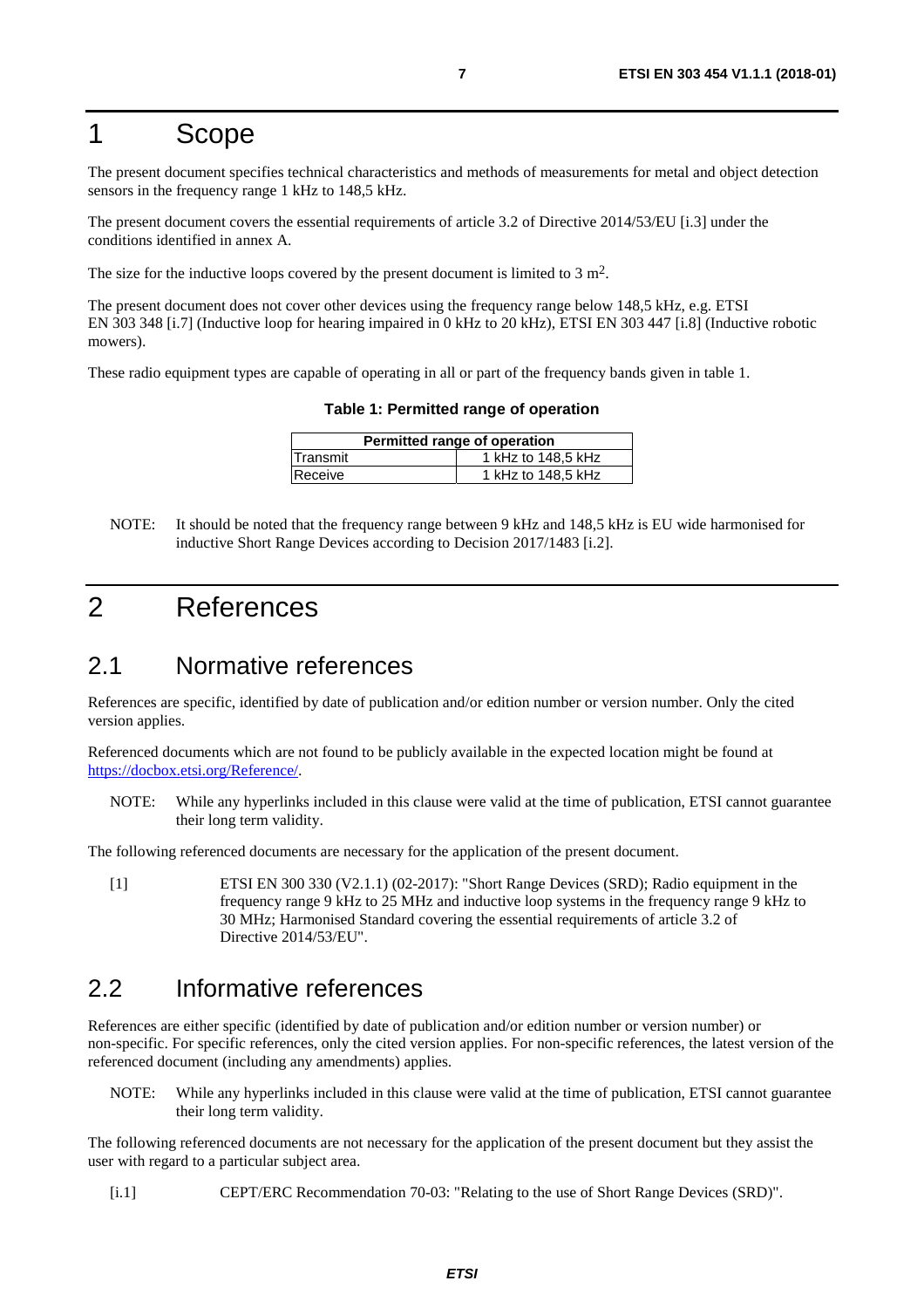- <span id="page-7-0"></span>[i.2] Commission Implementing Decision (EU) 2017/1483 of 8 August 2017 amending Decision 2006/771/EC on harmonisation of the radio spectrum for use by short-range devices and repealing Decision 2006/804.
- [i.3] Directive 2014/53/EU of the European Parliament and of the Council of 16 April 2014 on the harmonisation of the laws of the Member States relating to the making available on the market of radio equipment and repealing Directive 1999/5/EC.
- [i.4] CEPT/ERC/REC 74-01: "Unwanted emissions in the spurious domain".
- [i.5] ETSI EG 203 336: "Electromagnetic compatibility and Radio spectrum Matters (ERM); Guide for the selection of technical parameters for the production of Harmonised Standards covering article 3.1(b) and article 3.2 of Directive 2014/53/EU".
- [i.6] Commission Implementing Decision C(2015) 5376 final of 4.8.2015 on a standardisation request to the European Committee for Electrotechnical Standardisation and to the European Telecommunications Standards Institute as regards radio equipment in support of Directive 2014/53/EU of the European Parliament and of the Council.
- [i.7] ETSI EN 303 348: "Induction loop systems intended to assist the hearing impaired in the frequency range 10 Hz to 9 kHz; Harmonised Standard covering the essential requirements of article 3.2 of Directive 2014/53/EU".
- [i.8] ETSI EN 303 447: "Short Range Devices (SRD); Inductive loop systems for robotic mowers in the frequency range 0 Hz to 148,5 kHz; Harmonised Standard covering the essential requirements of article 3.2 of Directive 2014/53/EU".

## 3 Definitions, symbols and abbreviations

## 3.1 Definitions

For the purposes of the present document, the terms and definitions given in ETSI EN 300 330 [\[1\]](#page-6-0) and the following apply:

**99 % OBW function:** measurement function of a spectrum analyser

**detection:** means the indication of any type of objects as declared by the manufacturer

**object detector:** capacitive and inductive devices which detect the presence of an object within the nearfield

**Occupied BandWidth (OBW):** width of a frequency band such that, below the lower and above the upper frequency limits, the mean powers emitted are each equal to 0,5 % of the total mean power of a given emission

NOTE: See figure 1.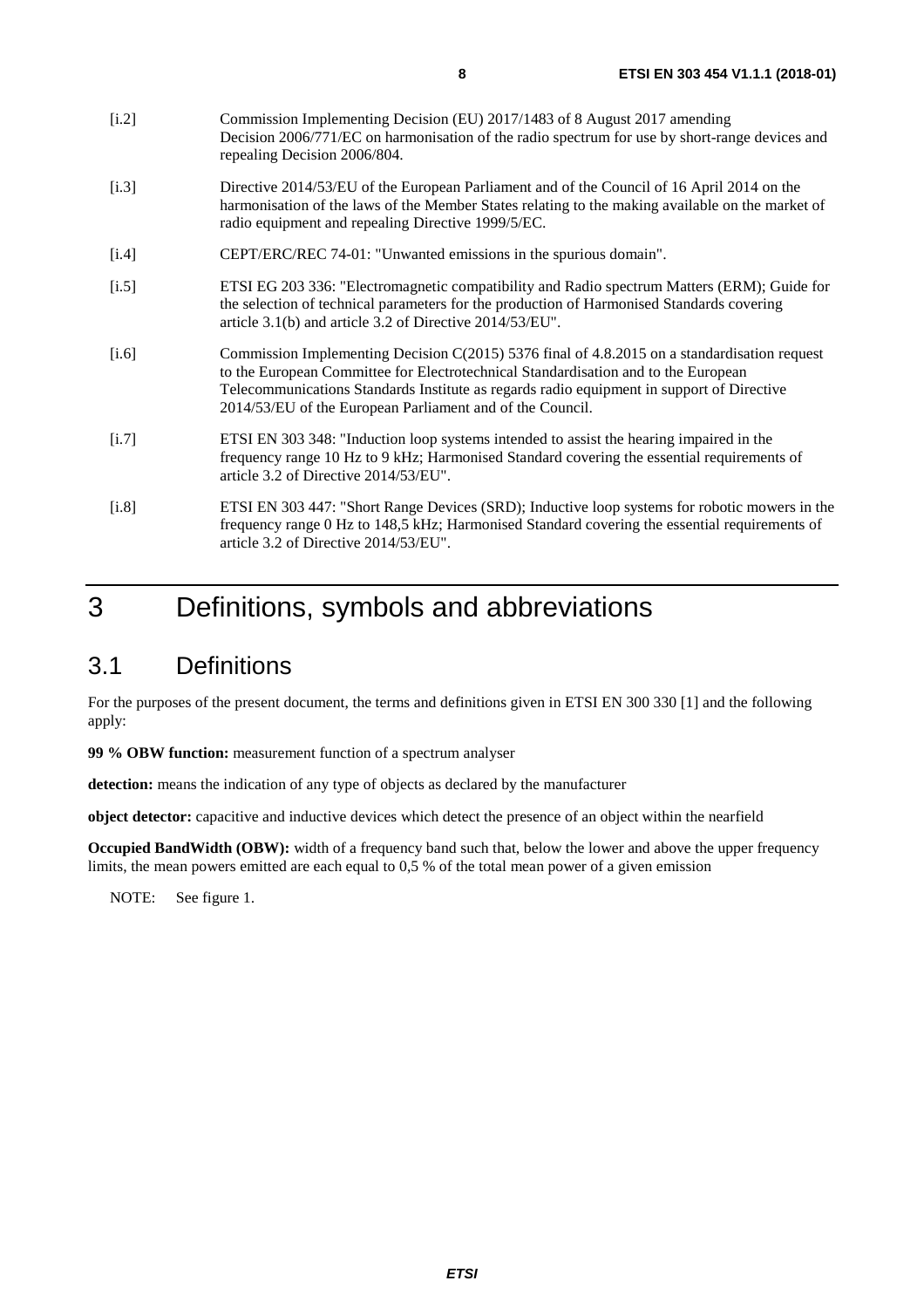<span id="page-8-0"></span>

**Figure 1: Occupied bandwidth (OBW)** 

## 3.2 Symbols

For the purposes of the present document, the symbols given in ETSI EN 300 330 [\[1\]](#page-6-0) and the following apply:

| D | distance between EUT and the target during measurement |
|---|--------------------------------------------------------|
|   | contro froquancy of the OFD                            |

| $1\cap$ | centre requestly of the OPK                          |
|---------|------------------------------------------------------|
| $f_H$   | highest frequency of the OFR                         |
|         | $l$ <sub>owast</sub> fraguancy of the $\triangle$ FD |

- $f_L$  lowest frequency of the OFR
- $f_{sl}$  frequency for the spurious emissions test (below  $f_C$ )

## $f_{sh}$  frequency for the spurious emission test (above  $f_C$ )

## 3.3 Abbreviations

For the purposes of the present document, the abbreviations given in ETSI EN 300 330 [\[1](#page-6-0)] and the following apply:

| <b>OBW</b> | Occupied Bandwidth               |
|------------|----------------------------------|
| <b>OFR</b> | <b>Operating Frequency Range</b> |
| OOB        | Out of Band                      |
| <b>RBW</b> | <b>Resolution Bandwidth</b>      |

## 4 Technical requirements specifications

## 4.1 Environmental conditions

The technical requirements of the present document apply under the environmental profile for operation of the equipment, which shall be declared by the manufacturer. The equipment shall comply with all the technical requirements of the present document which are identified as applicable in annex A at all times when operating within the boundary limits of the declared operational environmental profile. The conditions shall be used as descripted in clause 5.3.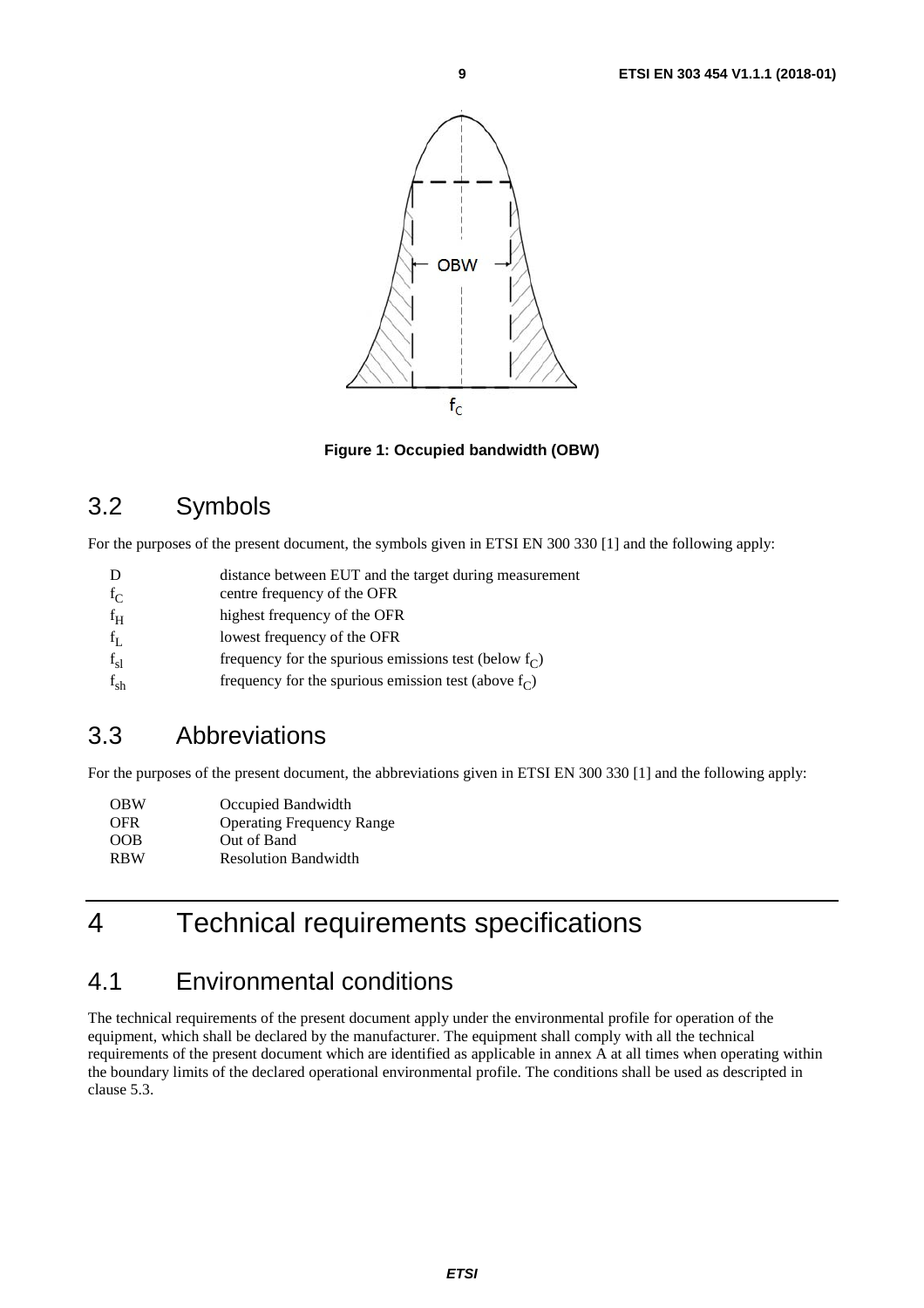## <span id="page-9-0"></span>4.2 General

## 4.2.1 Wanted performance criteria

A metal and object detector is used to determine the presence of obscured objects made of conductive, magnetic, and/or dielectric materials such as non-ferrous metals, ferrous metals or wood. The objects are part of an environment, i.e. they are e.g. buried in the ground or embedded in building structures such as walls, floors, and ceilings.

The detection performance of the metal and object detector is measured in terms of the ability to detect objects from a specific set of objects in a specific set of environments up to a given maximum detection depth.

The manufacturer shall declare the specific set of objects, the specific set of environments, and the maximum detection depth for each of the relevant measurement modes.

The indications of objects by the EUT in the absence of objects are called false-positive indications.

For the purpose of the receiver performance tests, the EUT shall produce an appropriate output under normal conditions as indicated below:

- the objects in the specific set of objects, in the specific set of environments, up to the maximum detection depth/distance are indicated and no false-positive indications are observed; or
- a degradation of the detection performance is indicated by the EUT as described in the manual.

The possibilities for the indication of the degradation of the detection performance include in particular:

- indication by a dedicated means (e.g. specific light signal, specific tone signal, specific display content);
- indirect indication: the indicated detection result changes in short time intervals under otherwise stationary conditions.

## 4.2.2 Operational Modes

Metal and object detectors might have several operational modes:

- multiple measurement modes (one or several sensors switched on);
- non-measurement mode (sensors switched off).

The manufacturer shall declare the set of operational modes that are representative for the equipment.

The conformance measurements shall be performed in the representative set of operational modes.

Measurement modes might be specific but not limited to materials (e.g. metal, wooden studs), object properties (e.g. shape, diameter, depth), environments (e.g. concrete walls, dry walls), use case scenarios (e.g. finding, avoiding, tracing), sensitivities (e.g. high sensitivity, medium sensitivity, low sensitivity) or combinations thereof (e.g. universal mode).

The working principles of the sensors in the various modes might include continuous transmission (either stand-alone or in parallel) and intermittent transmission (either alternating or in parallel). The receivers of the sensors might be either switched on continuously or intermittent. In particular, receivers might at times be switched on while the respective transmitter is switched off (receiver only operation).

## 4.2.3 Presentation of equipment for testing purposes

Each EUT submitted for testing shall fulfil the requirements of the present document.

The manufacturer shall declare the range of operating conditions and power requirements as applicable, to establish the appropriate test conditions.

Additionally, technical documentation and operating manuals, sufficient to make the test, shall be supplied.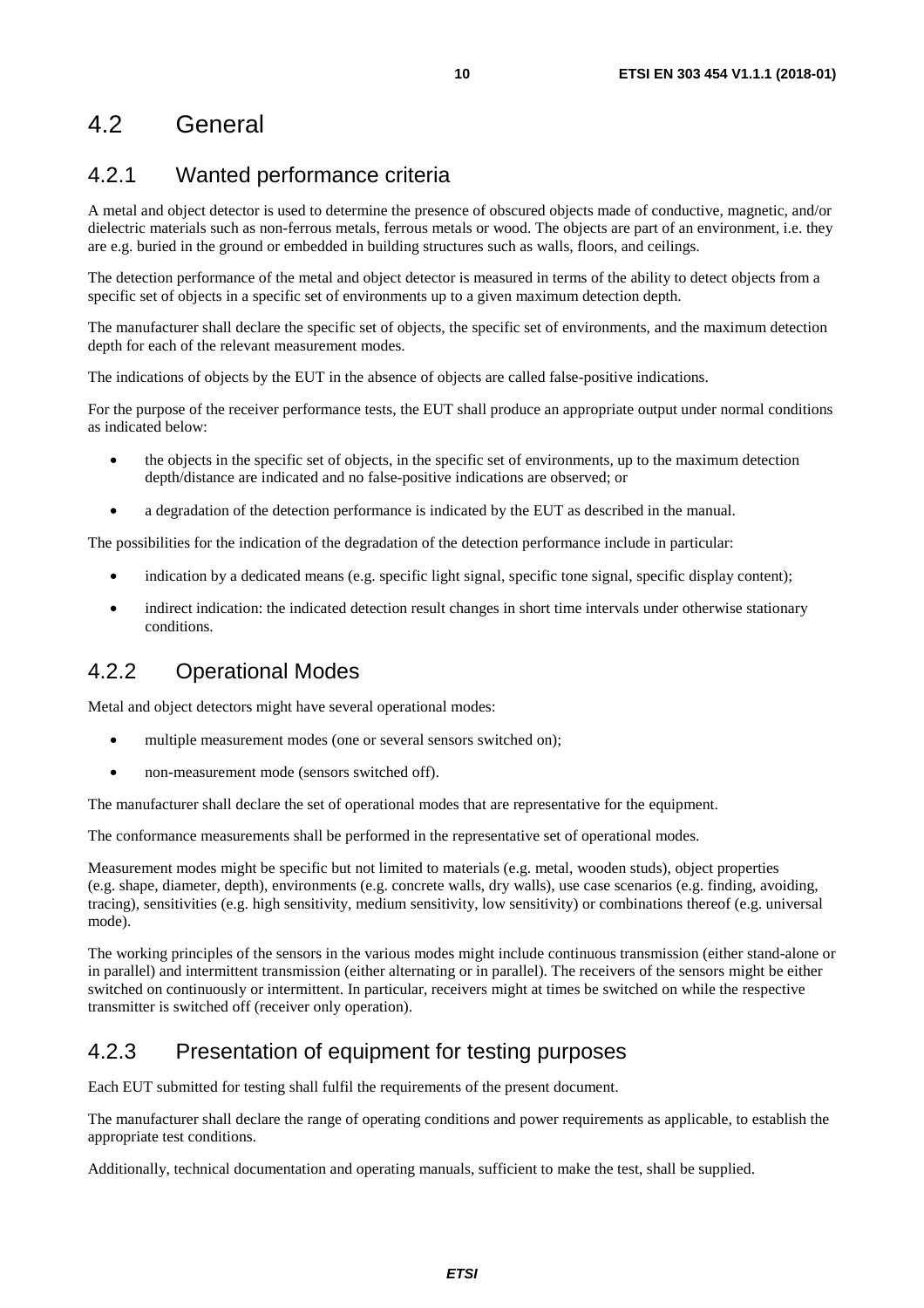<span id="page-10-0"></span>Measurements shall be performed for all operational modes from clause 4.2.2 on samples of equipment defined in clause 4.2.2 of ETSI EN 300 330 [\[1](#page-6-0)].

## 4.3 Transmitter conformance requirements

## 4.3.1 Operating Frequency Range (OFR)

### 4.3.1.1 Applicability

This requirement applies to all EUT.

### 4.3.1.2 Description

The operating frequency range is the frequency range over which the EUT is intentionally transmitting. The operating frequency range of the EUT is determined by the lowest  $(f_L)$  and highest frequency  $(f_H)$  as occupied by the power envelope.

The EUT could have more than one operating frequency range.

For single frequency systems the OFR is equal to the occupied bandwidth (OBW) of the EUT.

For multi-frequency systems, the OFR extends from the lowest edge of the OBW when operating on the lowest frequency to the highest edge of the OBW when operating on the highest frequency, for example as illustrated in figure 2.



**Figure 2: OFR of a multi - frequency system** 

#### 4.3.1.3 Limits

The operating frequency range shall be within the following limits:

- Upper edge of the operating frequency range:  $f_H \le 148.5$  kHz.
- Lower edge of the operating frequency range:  $f_L \geq 1$  kHz.

For the later unwanted emission measurement procedure in clause 4.3.3.3 the OFR shall be calculated as:  $f_H - f_L$  and the centre frequency as:  $f_c = \frac{f_H + f_L}{2}$ .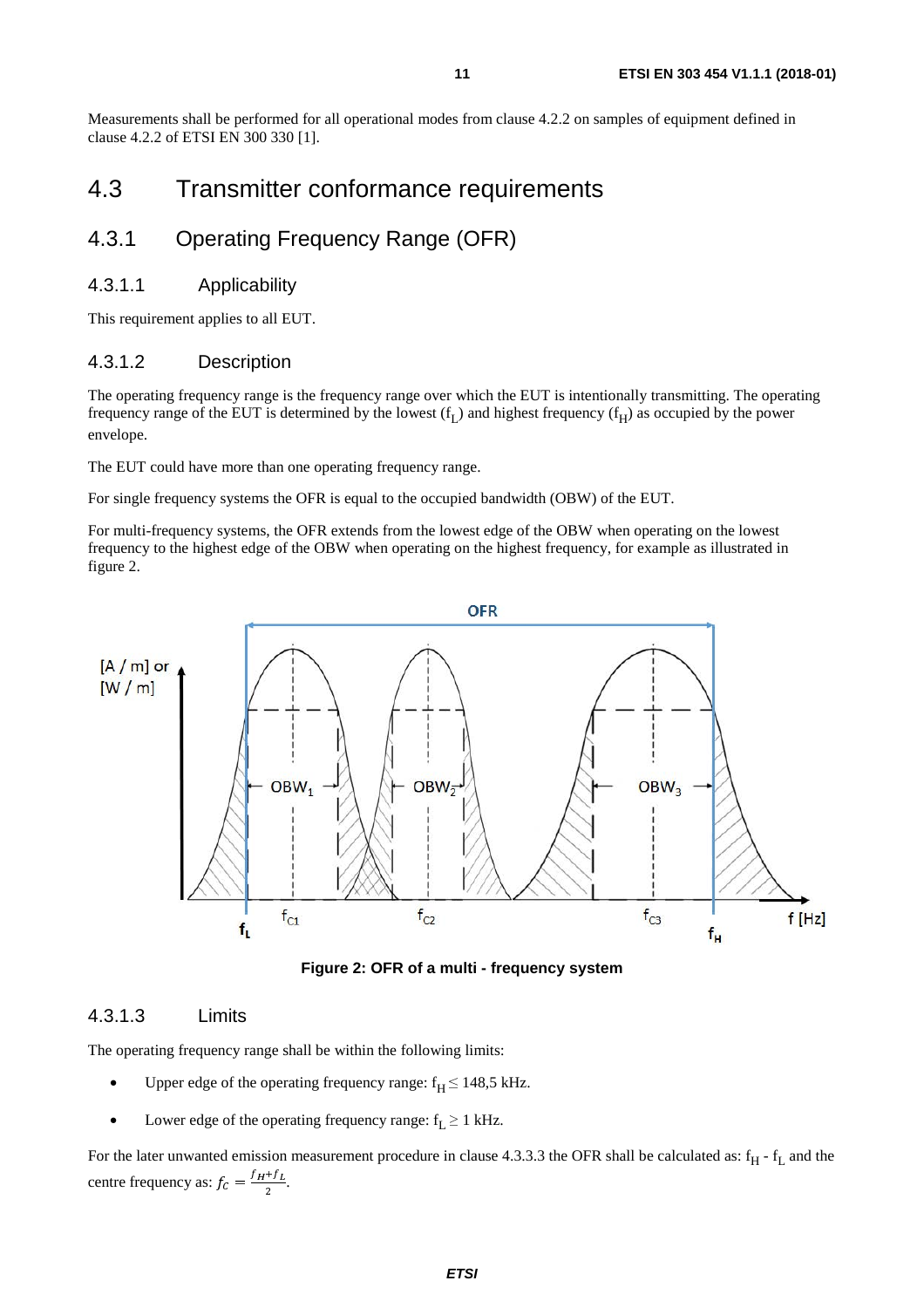### <span id="page-11-0"></span>4.3.1.4 Conformance

The conformance test suite for operational frequency range is provided in clause 6.1 and clause 6.2.1.

Conformance shall be established under test conditions to be declared by the manufacturer according to clause 4.1.

### 4.3.2 Transmitter H-field requirements

### 4.3.2.1 Applicability

This requirement applies to all EUT.

### 4.3.2.2 Description

The radiated H-field is defined in the direction of maximum field strength of the EUT.

#### 4.3.2.3 Limits

The H-field limits for the frequencies < 9 kHz are provided in table 2 and for the frequency range 9 kHz to 148,5 kHz in table 3.

The H-field limits in table 3 are EU wide harmonised for the SRD category "inductive devices" according to Decision 2017/1483 [[i.2](#page-7-0)]. Further information is available in CEPT/ERC/REC 70-03 [[i.1](#page-6-0)].

For the frequency < 9 kHz no frequency usage conditions were known and available at the time of preparation of the present document. However, the H-field limits in table 2 are suggested to improve the intra- coexistence with other radio devices within this range.

| Table 2: H-field limits below 9 kHz |  |
|-------------------------------------|--|
|-------------------------------------|--|

|           | Frequency range (kHz)   H-field strength limit (H <sub>f</sub> ) dBµA/m at 10 m |
|-----------|---------------------------------------------------------------------------------|
| 1 < f < 9 |                                                                                 |

#### **Table 3: H-field limits between 9 kHz and 148,5 kHz according to Decision 2017/1483 [\[i.2\]](#page-7-0)**

| <b>Frequency range (MHz)</b>                                                                                                                                   | H-field strength limit $(H_f)$ dB $\mu$ A/m at 10 m                                      |  |  |
|----------------------------------------------------------------------------------------------------------------------------------------------------------------|------------------------------------------------------------------------------------------|--|--|
| $0,009 \le f < 0,090$                                                                                                                                          | 72 descending 10 dB/dec above 0,03 MHz                                                   |  |  |
|                                                                                                                                                                | or according to note 1                                                                   |  |  |
|                                                                                                                                                                | (see note 2)                                                                             |  |  |
| $0.09 \le f < 0.119$                                                                                                                                           | 42                                                                                       |  |  |
| $0,119 \le f < 0,135$                                                                                                                                          | 66 descending 10 dB/dec above 0,119 MHz                                                  |  |  |
|                                                                                                                                                                | or according to note 1                                                                   |  |  |
|                                                                                                                                                                | (see note 2)                                                                             |  |  |
| $0,135 \le f < 0,140$                                                                                                                                          | 42                                                                                       |  |  |
| $0,140 \le f < 0,1485$                                                                                                                                         | 37,7                                                                                     |  |  |
| NOTE 1: For the frequency ranges 9 kHz to 135 kHz, the following additional restrictions apply to limits<br>above 42 dBuA/m:                                   |                                                                                          |  |  |
| for loop coil antennas with an area between 0,05 $\mathrm{m}^2$ and 0,16 $\mathrm{m}^2$ : the limit is: table<br>value + 10 x log (area/0,16 m <sup>2</sup> ); |                                                                                          |  |  |
| for loop coil antennas with an area $<$ 0,05 m <sup>2</sup> the limit is 10 dB below the table value.                                                          |                                                                                          |  |  |
| NOTE 2: Limit is 42 dBuA/m for the following spot frequencies:                                                                                                 |                                                                                          |  |  |
| 60 kHz $\pm$ 250 Hz, 66,6 kHz $\pm$ 750 Hz, 75 kHz $\pm$ 250 Hz, 77,5 kHz $\pm$ 250 Hz and                                                                     |                                                                                          |  |  |
| 129.1 kHz $\pm$ 500 Hz.                                                                                                                                        |                                                                                          |  |  |
|                                                                                                                                                                | NOTE 3: Calculation rules for limits at other measurement distances, see annex I of ETSI |  |  |
| EN 300 330 [1].                                                                                                                                                |                                                                                          |  |  |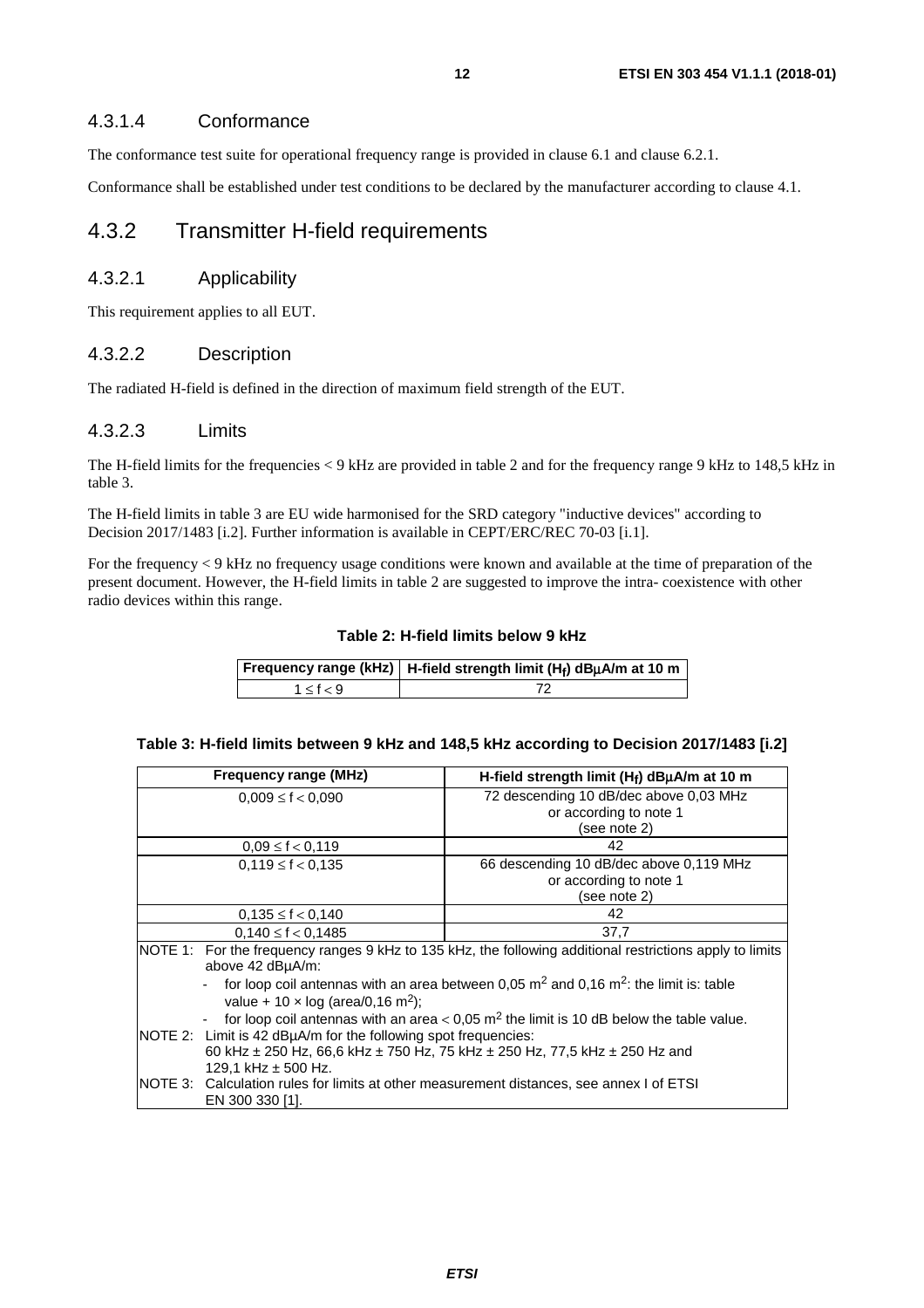### <span id="page-12-0"></span>4.3.2.4 Conformance

The conformance test suite for transmitter H-field requirements is provided in clause 6.1 and clause 6.2.2.

Conformance shall be established under test conditions to be declared by the manufacturer according to clause 4.1.

### 4.3.3 Transmitter E-field requirements

### 4.3.3.1 Applicability

The transmitter radiated E-field applies to E-Field transmitters.

### 4.3.3.2 Description

The radiated E-field is defined as the E-field in the direction of maximum field strength under the specified conditions of measurement. This is defined for a transmitter with an integral antenna.

For a detailed explanation of the relationship between E-field and H-field, see ETSI EN 300 330 [\[1](#page-6-0)], annex G.

### 4.3.3.3 Limits

In the frequency range 1 kHz to 148,5 kHz, the limits of  $H_{ef}$  follow the H-fields limits,  $H_f$ , as given in clause 4.3.2.3, tables 2 and 3 with an additional correction factor C. The correction factor C given below is specific for a 10 m measuring distance.

The limit  $H_{ef} = H_f + C$ ;

where:

 $C = 20 \times \log (f_C / (4.78 \times 10^6))$  dB;

and where:

 $f<sub>C</sub>$  is the carrier frequency in Hz.

### 4.3.3.4 Conformance

The conformance test suite for transmitter E-field requirements is provided in clause 6.1 and clause 6.2.4.

Conformance shall be established under test conditions to be declared by the manufacturer according to clause 4.1.

### 4.3.4 Transmitter spurious emissions

### 4.3.4.1 Applicability

This requirement applies to all EUT.

### 4.3.4.2 Description

The transmitter spurious emissions shall be considered in the frequency range 9 kHz to 1 000 MHz, excluding the frequencies within 250 % of the occupied bandwidth above and below the centre frequency of the transmitter. This is illustrated for single frequency systems in figure 3 and for multi-frequency systems in figure 4.

For multi-frequency systems the 250 % occupied bandwidth exclusion relates only to the individual frequencies, not the accumulated width of all frequencies (see figure 4).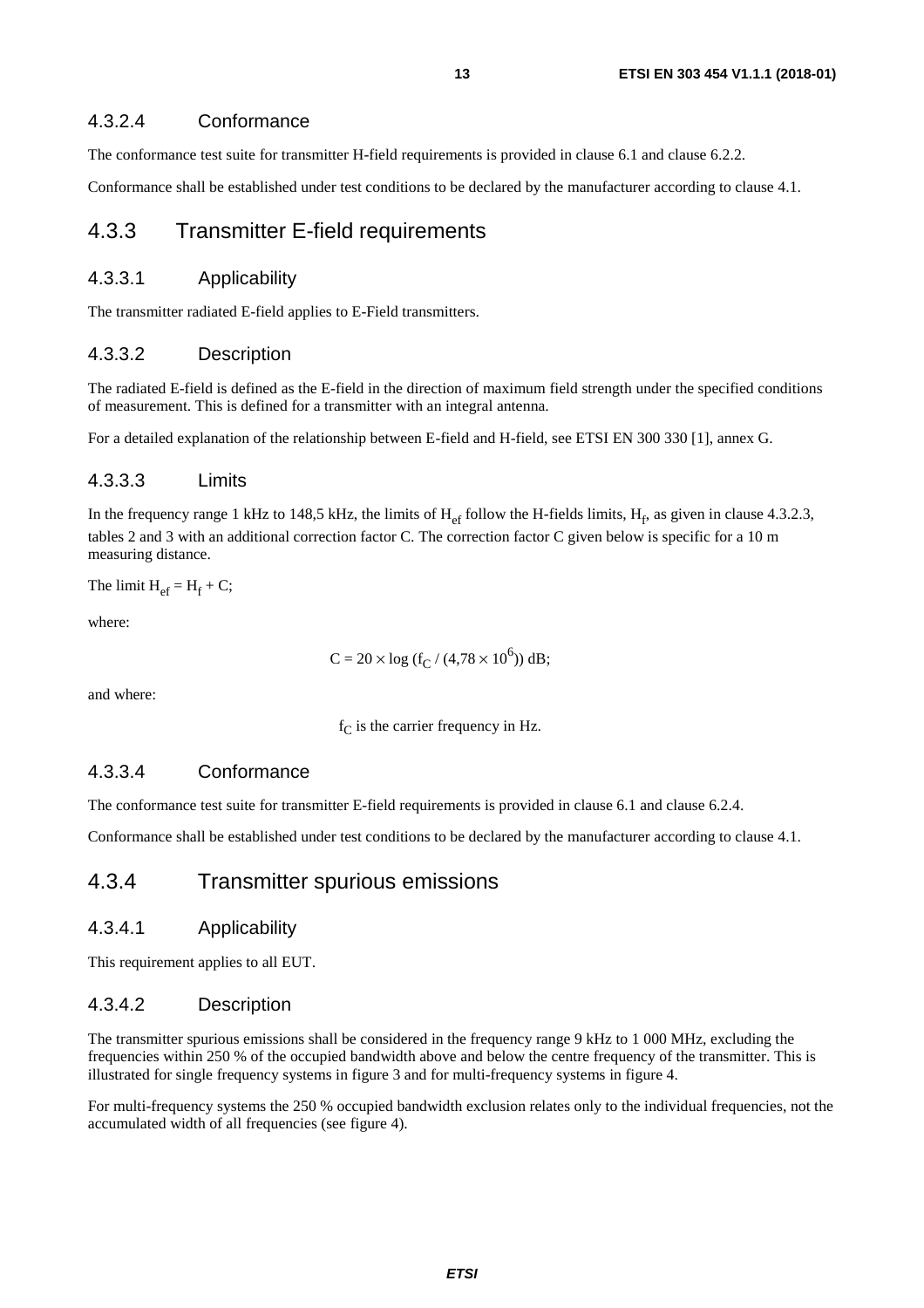

**Figure 3: Out of band and spurious domain of a single frequency system** 





The following additional conditions applying for  $f_{\text{SH}}$  and  $f_{\text{SI}}$ :

- 1) For systems with  $f_H \le 9$  kHz:  $f_{SH}$  is set to 27 kHz in absence of selective measurement equipment below 9 kHz.
- 2) For systems with  $f_H > 9$  kHz:  $f_{SH}$  whichever is the smallest of:
	- $f_C$ + 2,5 × OFR (single frequency systems);
	- $f_{CH}$  + 2,5  $\times$  OBW<sub>3</sub> (multi frequency systems); or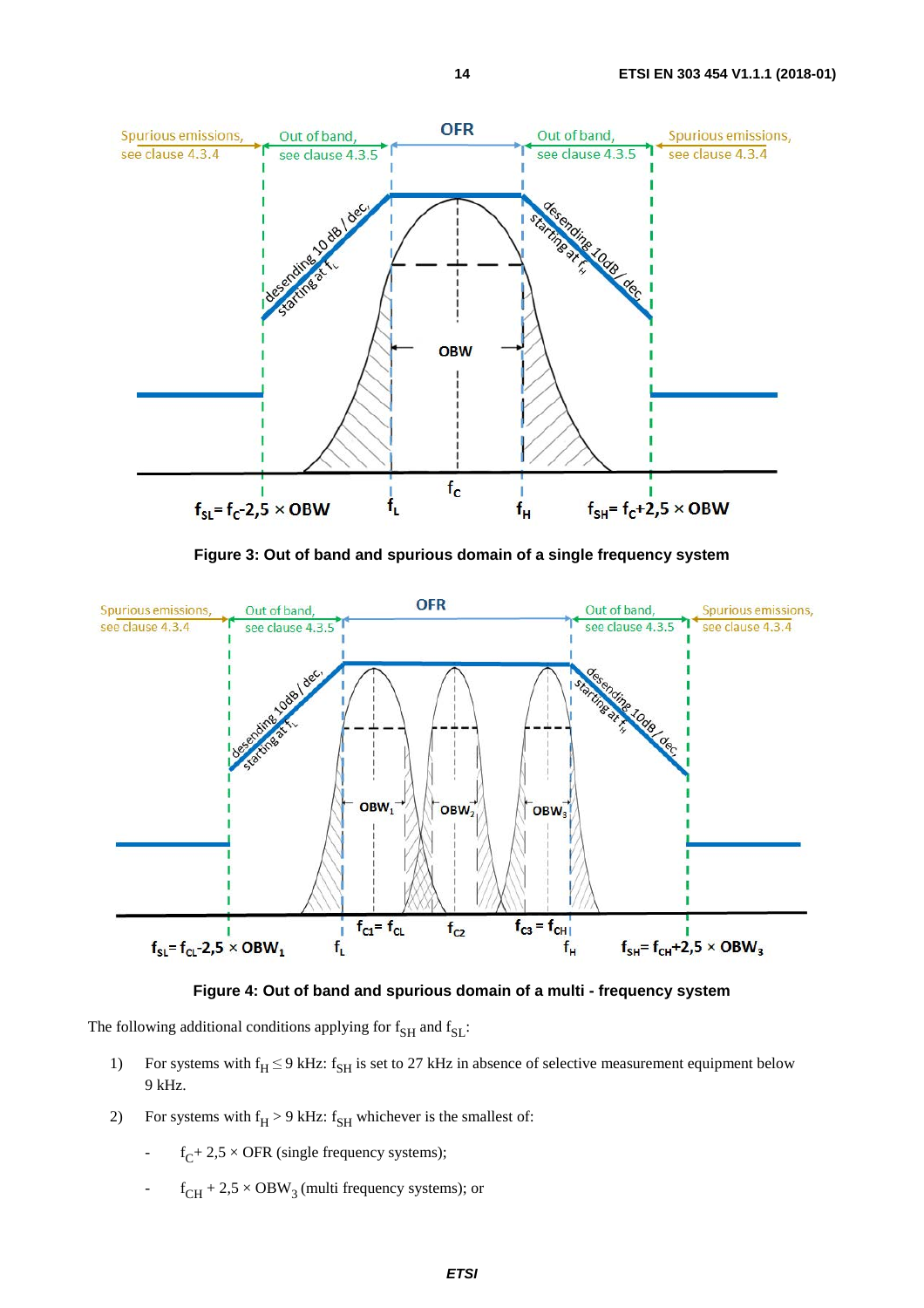#### - 148,5 kHz.

<span id="page-14-0"></span>Bullet 2) ensures that the spurious limits of CEPT/ERC/REC 74-01 [\[i.4](#page-7-0)] apply above 148,5 kHz.

#### 4.3.4.3 Limits

The unwanted emissions shall not exceed the limits given in tables 4 and 5.

#### **Table 4: Magnetic field limits of CEPT/ERC/REC 74-01, table 2.1 [[i.4\]](#page-7-0) at 10 m distance**

| <b>State</b>                                                     | <b>Frequency 9 kHz</b><br>$\leq$ f < 4.78 MHz | <b>Frequency 4,78 MHz</b><br>$\leq$ f < 10 MHz | Frequency 10 MHz $\leq$ f < 30 MHz |
|------------------------------------------------------------------|-----------------------------------------------|------------------------------------------------|------------------------------------|
| Operating<br>27 dBuA/m at 9 kHz descending 10 dB/dec             |                                               |                                                | $-3.5$ dBuA/m                      |
| Standby<br>5.5 dBuA/m at 9 kHz descending<br>$10$ dB/dec         |                                               | -22 dBuA/m                                     |                                    |
| <b>NOTE:</b><br>There are no spurious emission limits $<$ 9 kHz. |                                               |                                                |                                    |

#### **Table 5: Unwanted emission limits of CEPT/ERC/REC 74-01 table 2.1 [[i.4\]](#page-7-0) between 30 MHz and 1 000 MHz**

| <b>State</b>                                             | <b>Between</b><br>47 MHz to 74 MHz<br>87,5 MHz to 118 MHz<br>174 MHz to 230 MHz<br>470 MHz to 862 MHz | <b>Other Frequencies between</b><br>30 MHz to 1 000 MHz |
|----------------------------------------------------------|-------------------------------------------------------------------------------------------------------|---------------------------------------------------------|
| Operating                                                | 4 nW                                                                                                  | 250 nW                                                  |
| Standby                                                  | 2 nW                                                                                                  | 2 nW                                                    |
| There are no spurious emission limits < 9 kHz.<br>INOTE: |                                                                                                       |                                                         |

### 4.3.4.4 Conformance

The conformance test suite for transmitter spurious emissions is provided in clause 6.1 and clause 6.2.3.

Conformance shall be established under test conditions to be declared by the manufacturer according to clause 4.1.

### 4.3.5 Transmitter out of band (OOB) emissions

### 4.3.5.1 Applicability

This requirement applies to all EUT.

### 4.3.5.2 Description

The transmitter out-of-band (OOB) emissions shall be considered in the frequency ranges from the upper / lower edge of the OFR to 250 % of the occupied bandwidth above / below the centre frequency of the transmitter. This is illustrated for single frequency systems in figure 3 and for multi-frequency systems in figure 4.

#### 4.3.5.3 Limits

The OOB limits are visualized in figure 3 and figure 4; the limits are descending from the intentional limits from tables 2 and 3 at  $f_H/f_L$  with 10 dB/decade.

#### 4.3.5.4 Conformance

The conformance test suite for Transmitter out of band emissions is provided in clause 6.1 and clause 6.2.3.

Conformance shall be established under test conditions to be declared by the manufacturer according to clause 4.1.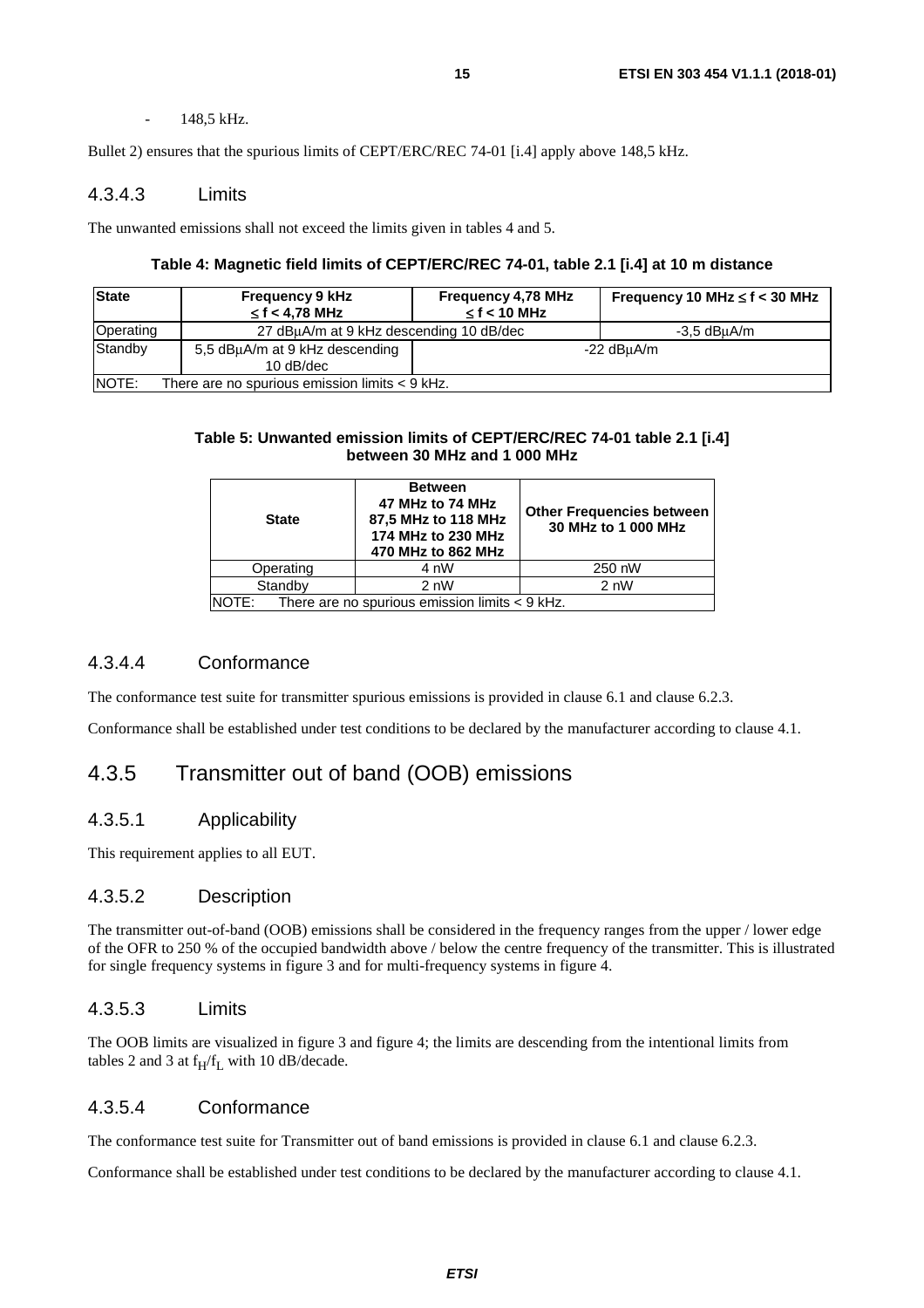## <span id="page-15-0"></span>4.4 Receiver Conformance requirements

### 4.4.1 Introduction

ETSI EG 203 336 [[i.5](#page-7-0)] lists candidate technical parameters to be included in a Harmonised Standard aimed at providing a presumption of conformity of radio equipment with the essential requirements in articles 3.1(b) and 3.2 of the Radio Equipment Directive 2014/53/EU [[i.3](#page-7-0)].

Essential requirements are high level objectives described in European Directives. The purpose of the present document is to translate those high level objectives into detailed technical specifications.

### 4.4.2 Receiver spurious emissions

### 4.4.2.1 Applicability

This requirement applies to all receivers.

Spurious emission levels from a receiver of co-located equipment are measured simultaneously and the test only needs to be conducted once for transmitter spurious emissions (see clause 4.3.4).

### 4.4.2.2 Description

Spurious radiation from the receiver are emissions at any frequency, radiated by the equipment and/or antenna. The receiver spurious emissions shall be considered in the frequency range 9 kHz to 1 000 MHz.

### 4.4.2.3 Limits

The spurious emissions below 30 MHz shall not exceed the limits given in table 6.

#### **Table 6: Receiver spurious radiation limits below 30 MHz at 10 m distance**

| Frequency 9 kHz $<$ f $<$ 4,78 MHz       | Frequency 4,78 MHz < $f$ < 30 MHz |  |
|------------------------------------------|-----------------------------------|--|
| 5,5 dBµA/m at 9 kHz descending 10 dB/dec | $-22$ dBuA/m                      |  |

The spurious emissions above 30 MHz shall not exceed 2 nW.

### 4.4.2.4 Conformance

The conformance test suite for receiver spurious emissions is provided in clause 6.1 and clause 6.2.3.

Conformance shall be established under test conditions to be declared by the manufacturer according to clause 4.1.

### 4.4.3 Receiver blocking

### 4.4.3.1 Applicability

This requirement applies to all EUT.

### 4.4.3.2 Description

Blocking is a measure of the capability of the receiver to receive a wanted signal without exceeding a given degradation due to the presence of an unwanted input signal at any frequencies other than those of the receiver spurious responses.

The test shall be performed in the relevant operational modes (see clause 4.2.2).

In case of interference, the EUT shall react as intended and as declared by the manufacturer.

The wanted performance criteria from clause 4.2.1 shall be used as criterion for the receiver blocking tests.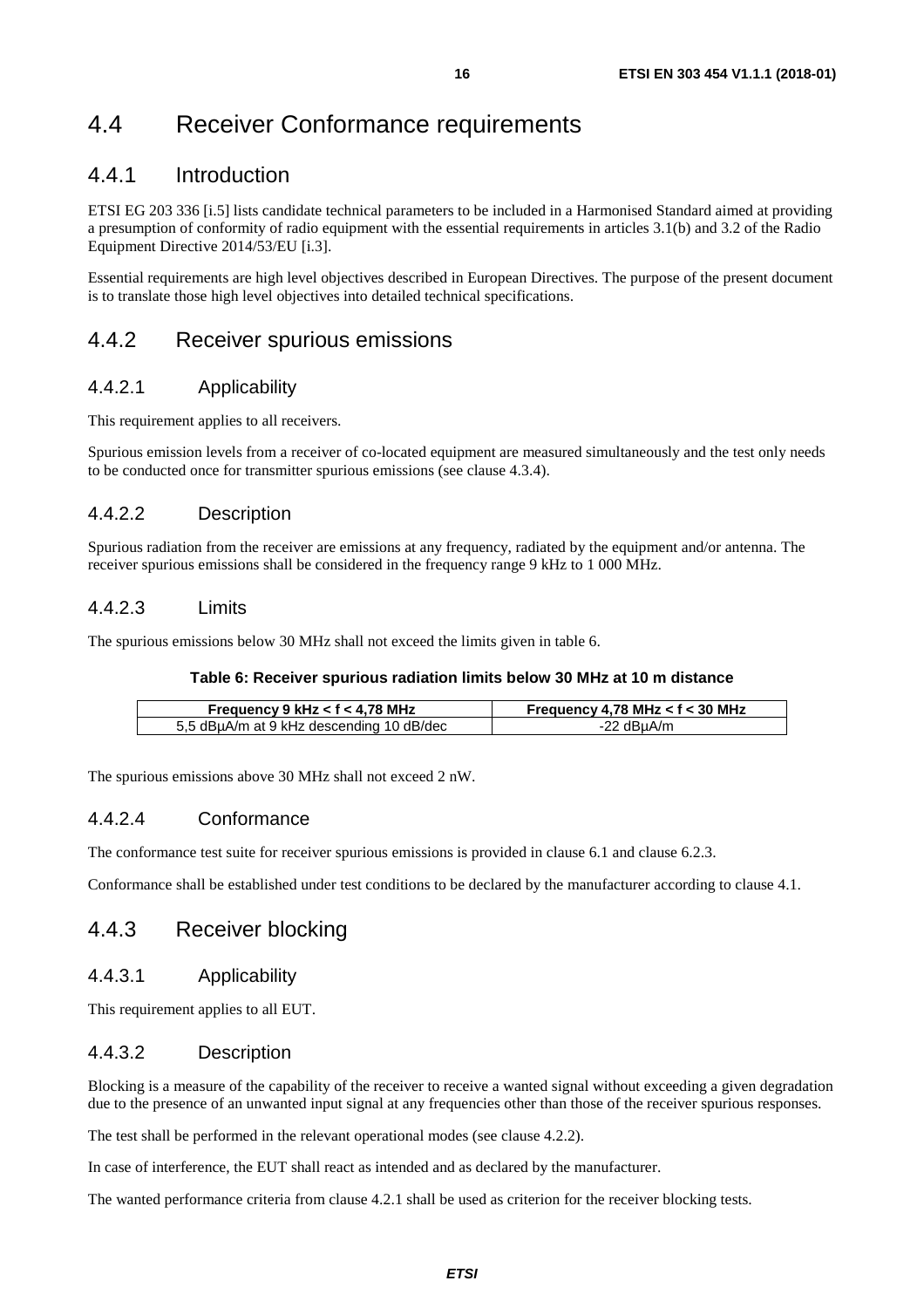### <span id="page-16-0"></span>4.4.3.3 Limits

The receiver blocking limits in table 8 at the test frequencies defined in table 7 shall be fulfilled.

In case that the OFR<sub>RX</sub> of the receiver is equal to the OFR of the transmitter the test shall be performed with  $f_{CRX} = f_C$ and OFR<sub>RX</sub> = OFR as determined from the measurement of the OFR (see clause 4.2.1).

For sensor applications, the  $OFR_{RX}$  of the receiver is typically significantly broader than the OFR of the transmitter. In this case the manufacturer shall declare the values of  $f_{CRX}$  and  $OFR_{RX}$  reflecting the actual receiver performance of the EUT.

The receiver blocking limits are defined in table 8.

| <b>Frequency range [kHz]</b> | OOB signal                                 | Remote-band signal                   |
|------------------------------|--------------------------------------------|--------------------------------------|
| Testfrequency                | $f = f_{CPY} \pm 2 \times \text{OFR}_{PY}$ | $f = f_{CPY} \pm 10 \times OFR_{PY}$ |

**Table 7: Test frequencies related OFR for receiver blocking** 

| <b>Frequency range [kHz]</b> | H-field [dBµA/m] at EUT               |
|------------------------------|---------------------------------------|
| $1 \leq f < 9$               | 72                                    |
| $9 \le f < 90$               | 72 descending 10 dB/dec above 30 kHz  |
| $90 \le f < 119$             | 42                                    |
| $119 \le f < 135$            | 66 descending 10 dB/dec above 119 kHz |
| $135 \le f < 140$            | 42                                    |
| 140 < f                      | 37.7                                  |

#### **Table 8: Receiver blocking limits**

NOTE: Based on the technical implementation the object detectors are sensitive within the operating frequency range. Therefore, no "in-band" blocking test is required and the manufacturer should take other measures to inform the user about degradation of the detection performance.

The EUT shall achieve the wanted performance criterion, see clause 4.2.1, in the presence of the blocking signal.

### 4.4.3.4 Conformance

The conformance test suite for receiver blocking is provided in clause 6.1, clause 6.3.2 and annex B.

Conformance shall be established under test conditions to be declared by the manufacturer according to clause 4.1.

## 5 Testing for compliance with technical requirements

## 5.1 Environmental conditions for testing

Tests defined in the present document shall be carried out at representative points within the boundary limits of the declared operational environmental profile.

Where technical performance varies subject to environmental conditions, tests shall be carried out under a sufficient variety of environmental conditions (within the boundary limits of the declared operational environmental profile) to give confidence of compliance for the affected technical requirements.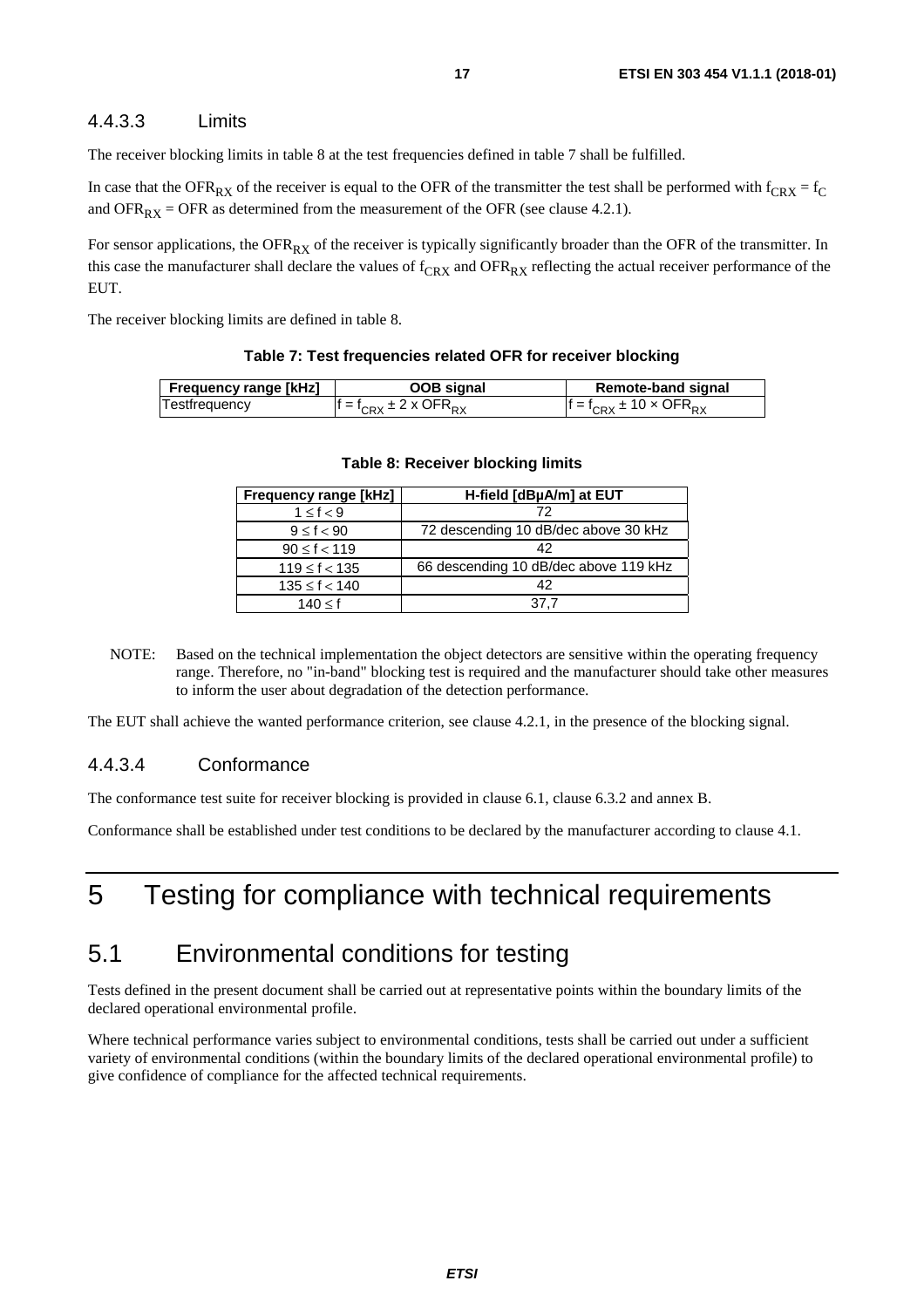## <span id="page-17-0"></span>5.2 General conditions for testing

## 5.2.1 Product information

All necessary test signal sources and set-up information shall accompany the equipment when it is submitted for testing.

## 5.3 Normal and extreme test conditions

The provisions of ETSI EN 300 330 [\[1\]](#page-6-0), clause 5.3 shall apply.

## 5.4 Test sites and general arrangements for radiated measurements

The required test setups and procedures are provided in clause 6.1.

## 5.5 Measuring receiver

The term "measuring receiver" refers to a selective voltmeter, oscilloscope or a spectrum analyser. The bandwidth and detector type of the measuring receiver are given in table 9.

If a different detector type shall be used for the conformance test this shall be specified in the related clause 6.

| Frequency: (f)                   | Detector type | Measurement receiver bandwidth | Spectrum analyser bandwidth |
|----------------------------------|---------------|--------------------------------|-----------------------------|
| 1 kHz $\leq$ f $<$ 9 kHz         | Quasi Peak    | 200 Hz                         | 300 Hz                      |
| $9$ kHz $\leq$ f $<$ 150 kHz     | Quasi Peak    | 200 Hz                         | 300 Hz                      |
| 150 kHz $\leq$ f $<$ 30 MHz      | Quasi Peak    | 9 kHz                          | $10$ KHz                    |
| 30 MHz $\leq$ f $\leq$ 1 000 MHz | Quasi Peak    | 120 kHz                        | 100 kHz                     |

**Table 9: Overview measuring receiver requirements** 

Different bandwidth may be used if agreed with the test laboratory. The measurement bandwidth and any related calculations shall be stated in the test report.

## 5.6 Measurement uncertainty

The interpretation of the results recorded in a test report for the measurements described in the present document shall be as follows:

- the measured value related to the corresponding limit will be used to decide whether an equipment meets the requirements of the present document;
- the value of the measurement uncertainty for the measurement of each parameter shall be included in the test report;
- the recorded value of the measurement uncertainty shall be, for each measurement, equal to or lower than the provisions of ETSI EN 300 330 [\[1](#page-6-0)], clause 5.13.

## 5.7 Interpretation of the measurement results

The provisions of ETSI EN 300 330 [\[1\]](#page-6-0), clause 5.14 shall apply.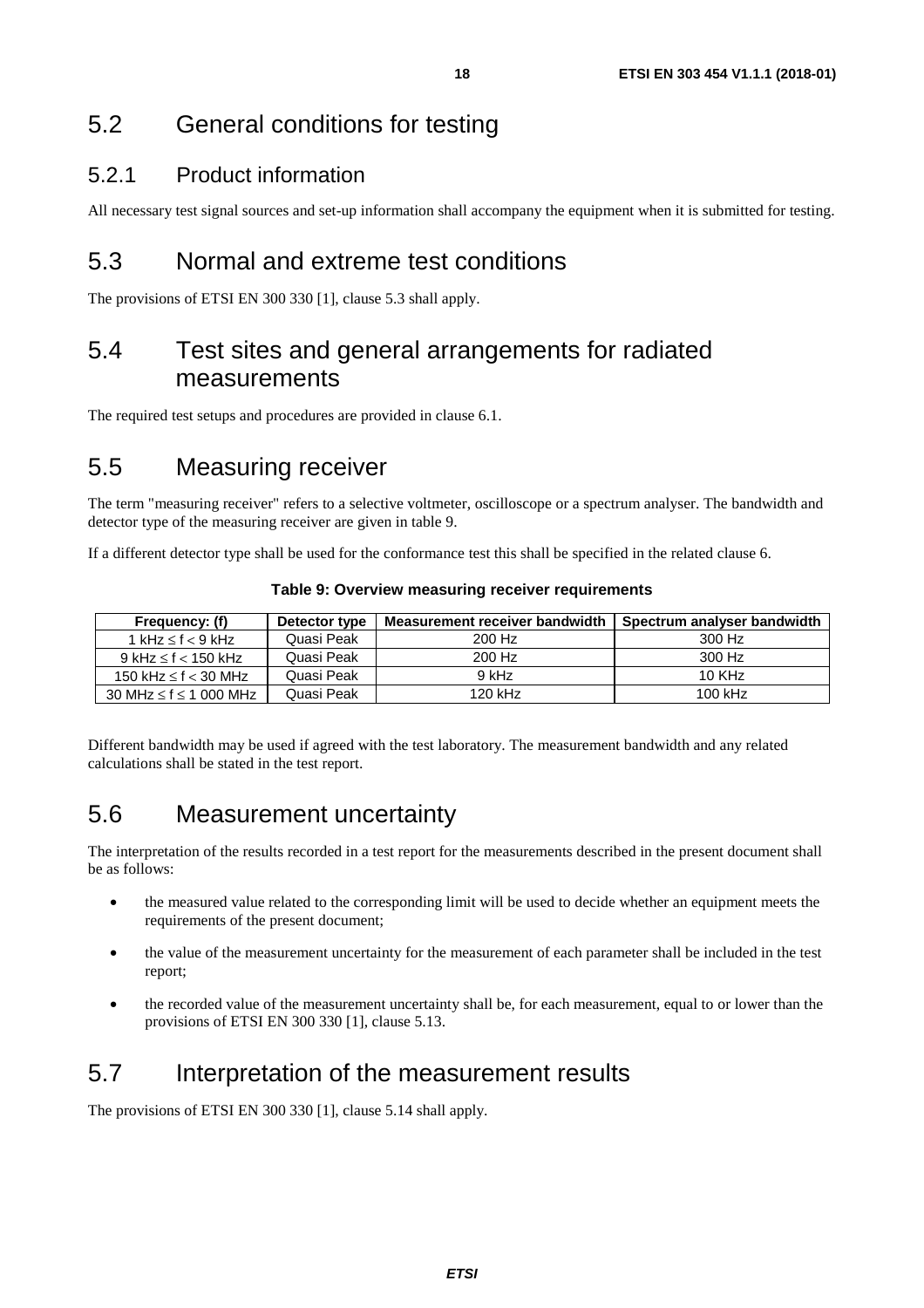## <span id="page-18-0"></span>6 Conformance methods of measurement for transmitters and receivers

## 6.1 General

For the conformance test of the essential requirements see clause 4 of the present document. The measuring receiver may be a spectrum analyser, oscilloscope, selective power meter or any measuring receiver which is appropriate to perform the intended measurement of the EUT.

A principle test set-up is shown in figure 5.



#### **Figure 5: Test set-up for measurement of the operating frequencies**

The measurements of the transmitter requirements shall be made on an open field test site as specified in ETSI EN 300 330 [[1\]](#page-6-0), clause C.1.3 or within an anechoic chamber as specified in ETSI EN 300 330 [\[1\]](#page-6-0), clause C.1.1 and clause C.1.2. Any measured values shall be at least 6 dB above the ambient noise level.

The emissions of the equipment shall be measured at standard distance of 10 m. Where this is not practical, e.g. due to physical size of the equipment including the antenna or with use of special field cancelling antenna, then other distances may be used. When another distance is used, the distance used and the field strength value measured shall be stated in the test report. In this case, the measured value at actual test distance shall be extrapolated to 10 m according to annex H in ETSI EN 300 330 [\[1\]](#page-6-0) and these calculations shall be stated in the test report. For frequencies below 10 kHz, figures H.1 and H.2 of ETSI EN 300 330 [[1\]](#page-6-0) does not provide values the conversion factors C30 of -28,6 dB and C3 of 31,3 dB shall be used.

The emissions shall be measured with a shielded loop antenna connected to a measurement receiver. The measuring bandwidth and detector type of the measurement receiver shall be in accordance with the definition in clause 5.5. The detailed conformance test procedures are provided below:

- OFR, see clause 6.2.1.
- H-Field, see clause 6.2.2.
- Transmitter unwanted emissions (including spurious and out of band emissions), see clause 6.2.3.
- E-Field transmitter, see clause 6.2.4.
- Receiver spurious emissions, see clause 6.3.1.
- Receiver Blocking, see clause 6.3.2 and annex B.

The equipment under test shall operate where possible, in the operational modes, specified in clause 4.2.2. Where this is not possible, it shall be stated in the test report.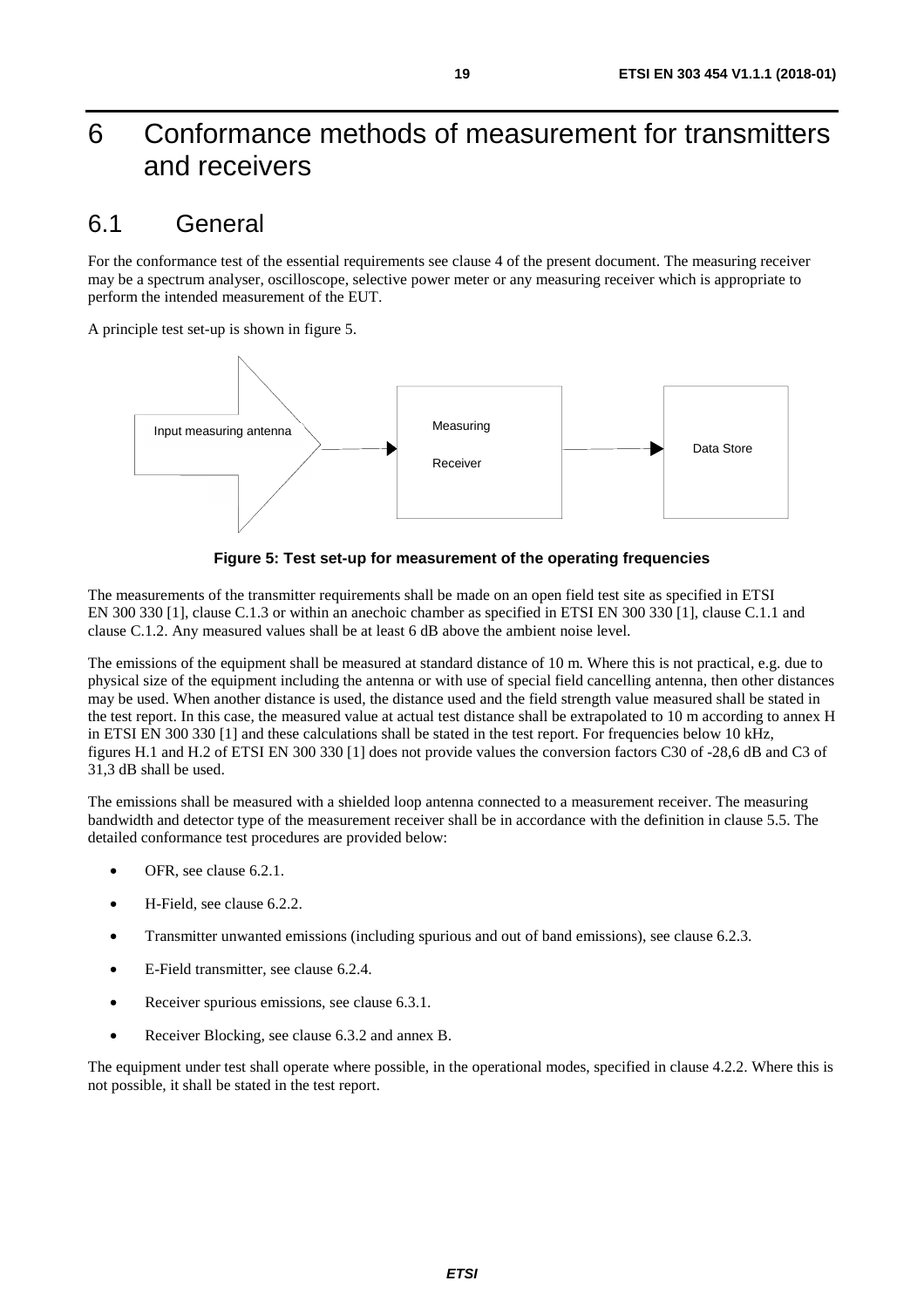## <span id="page-19-0"></span>6.2 Transmitter conformance methods

## 6.2.1 OFR

A representative test signal from the EUT shall be measured with a spectrum analyser. The EUT shall be modulated with standard test modulation (see clause 5.2).

The transmission shall be measured using a spectrum analyser with the following settings:

| Start frequency:             | 1 kHz or $f_C$ - 2,5 $\times$ OBW (whichever is lower). |
|------------------------------|---------------------------------------------------------|
| Stop frequency:              | higher than 148,5 kHz.                                  |
| <b>Resolution Bandwidth:</b> | $200$ Hz.                                               |
| Video Bandwidth:             | $>$ 300 Hz.                                             |
| Detector mode:               | peak.                                                   |
| Display mode:                | Maxhold over $> 10$ s.                                  |

Sweep time, averaging time:  $\geq 1$  ms per sweep point.

The following values shall be recorded:

- $f_H$  as the frequency of the upper marker resulting from the "OBW"-function of a spectrum analyser, using 99 % of the power (see figure 2). Alternatively the frequency above the centre frequency  $f_C$  shall be recorded where the level is 23 dB lower as the maximum;
- $f<sub>I</sub>$  as the frequency of the upper marker resulting from the "OBW"-function of a spectrum analyser, using 99 % of the power (see figure 2). Alternatively the frequency below the centre frequency shall be recorded where the level is 23 dB lower as the maximum;
- $f_C$  is the centre frequency.  $f_C = \frac{f_H + f_L}{2}$ ;
- OFR=  $f_H f_L$ .

The results shall be compared with the limits in clause 4.3.1.3.

NOTE: If the OFR of the signal is smaller than the resolution bandwidth of the measuring receiver (e.g. CW TX-Signals) than the OFR is measured as equal to the RBW (see clause 5.5, table 9).

## 6.2.2 H-field

A representative test signal from the EUT shall be measured with a spectrum analyser. The EUT shall be modulated with standard test modulation (see clause 5.2).

The transmission shall be measured using a spectrum analyser with the following settings:

- Start frequency: 1 kHz or  $f_C$  2,5 × OBW (whichever is lower).
- Stop frequency: higher than  $f<sub>H</sub>$  (requirement see clause 4.2.1, test procedure see clause 6.2.1).
- Resolution Bandwidth: according to clause 5.5.
- Video Bandwidth:  $\geq$  RBW.
- **Detector mode:** according to clause 5.5.
- Display mode: Maxhold over  $> 10$  s.
- Sweep time, Averaging time:  $\geq 1$  ms per sweep point.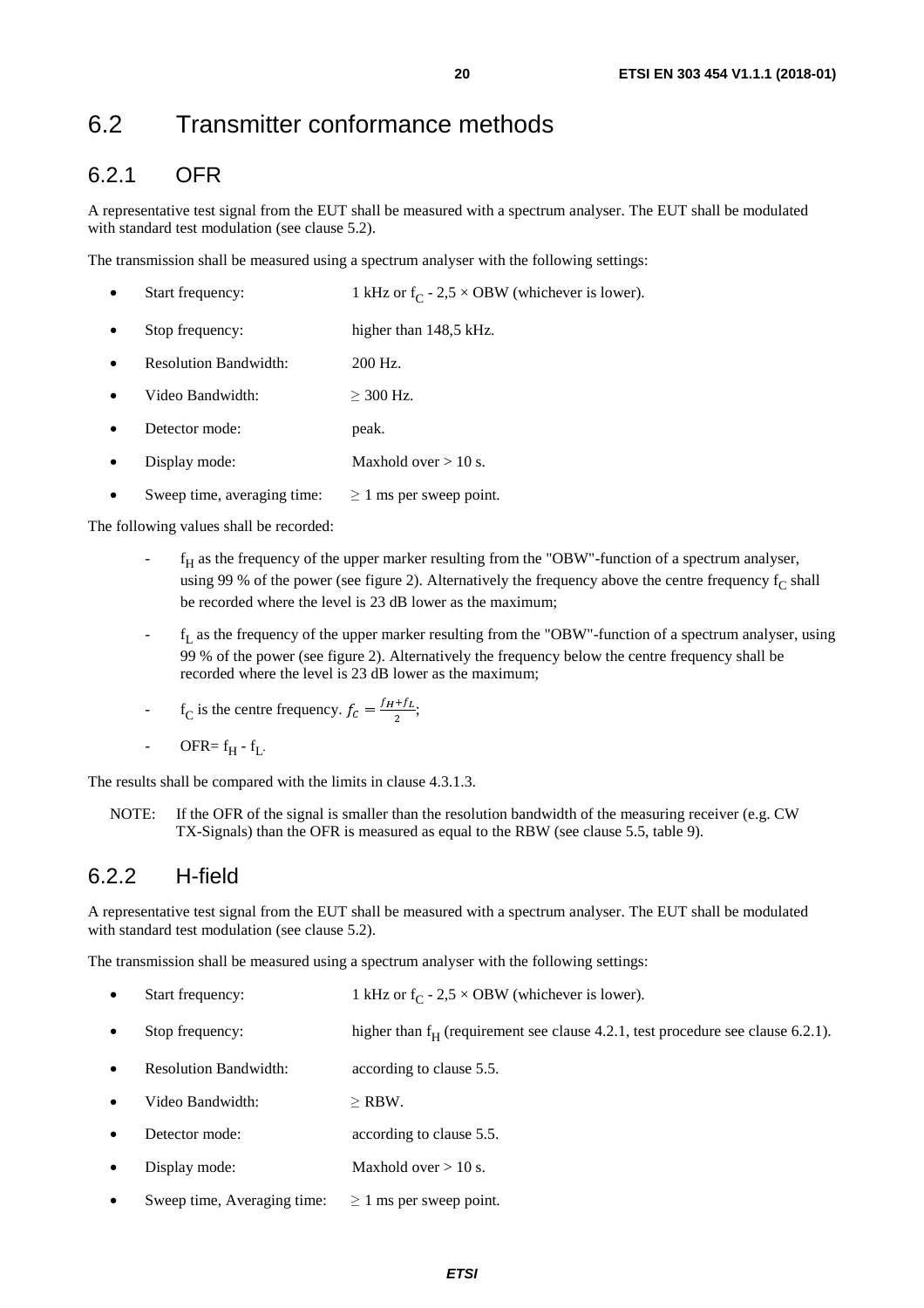<span id="page-20-0"></span>The maximum H-Field results shall be compared with the limits in clause 4.3.2.3.

### 6.2.3 Transmitter unwanted emissions

A representative test signal from the EUT shall be measured with a spectrum analyser (see clause 5.2).

The transmitter unwanted emissions shall be measured using a spectrum analyser from 9 kHz to 1 GHz with the following settings:

- Resolution Bandwidth:  $\qquad \qquad \text{according to clause 5.5.}$
- Video Bandwidth: ≥ RBW.
- Detector mode: quasi peak.
- Display mode: Maxhold over > 10 s.
- Sweep time, Averaging time:  $\geq 1$  ms per sweep point.

The maximum measured spurious emission results shall be compared with the limits in clause 4.3.4.3 and the out of band emission results with the limits in clause 4.3.5.3.

## 6.2.4 Transmitter radiated E-field

The transmitter radiated E-field is calculated from the equivalent H-field, measured at 10 m.

The H-field is measured with a shielded loop antenna connected to a measurement receiver. The measuring bandwidth and detector type of the measurement receiver shall be in accordance with clause 5.6.

For a detailed explanation of the relationship between E-field and H-field, see annex G in ETSI EN 300 330 [[1\]](#page-6-0).

## 6.3 Receiver conformance methods

## 6.3.1 Receiver spurious emissions

The methods of measurement shall be in accordance with clause 6.2.3.

## 6.3.2 Receiver blocking

- Guidance on the measurement method may be found in annex B.
- The fulfilment of the EUT performance criterion in all possible operational modes (see clause 4.2.2) shall be tested in presence of the inference signals according to table 6.
- The manufacturer shall declare in which device orientation(s) (worst case) the test shall be performed, see figure B.2.
- The EUT shall initially operate without interference according to its specified sensitivity (detecting an specific object in the maximum depth as declared by the manufacturer (see clause 4.2.1 on wanted performance criteria)).
- The test setup is visualized in the following figures 6, 7 and B.2.
- The EUT shall be operated as intended (e.g. some EUTs might require to be moved across the object, whilst others can be used stationary).
- The test shall be carried out inside a test chamber according to clauses C.1.1 and C.1.2 in ETSI EN 300 330 [\[1\]](#page-6-0).
- A test loop with a radius R shall be used to create the magnetic field.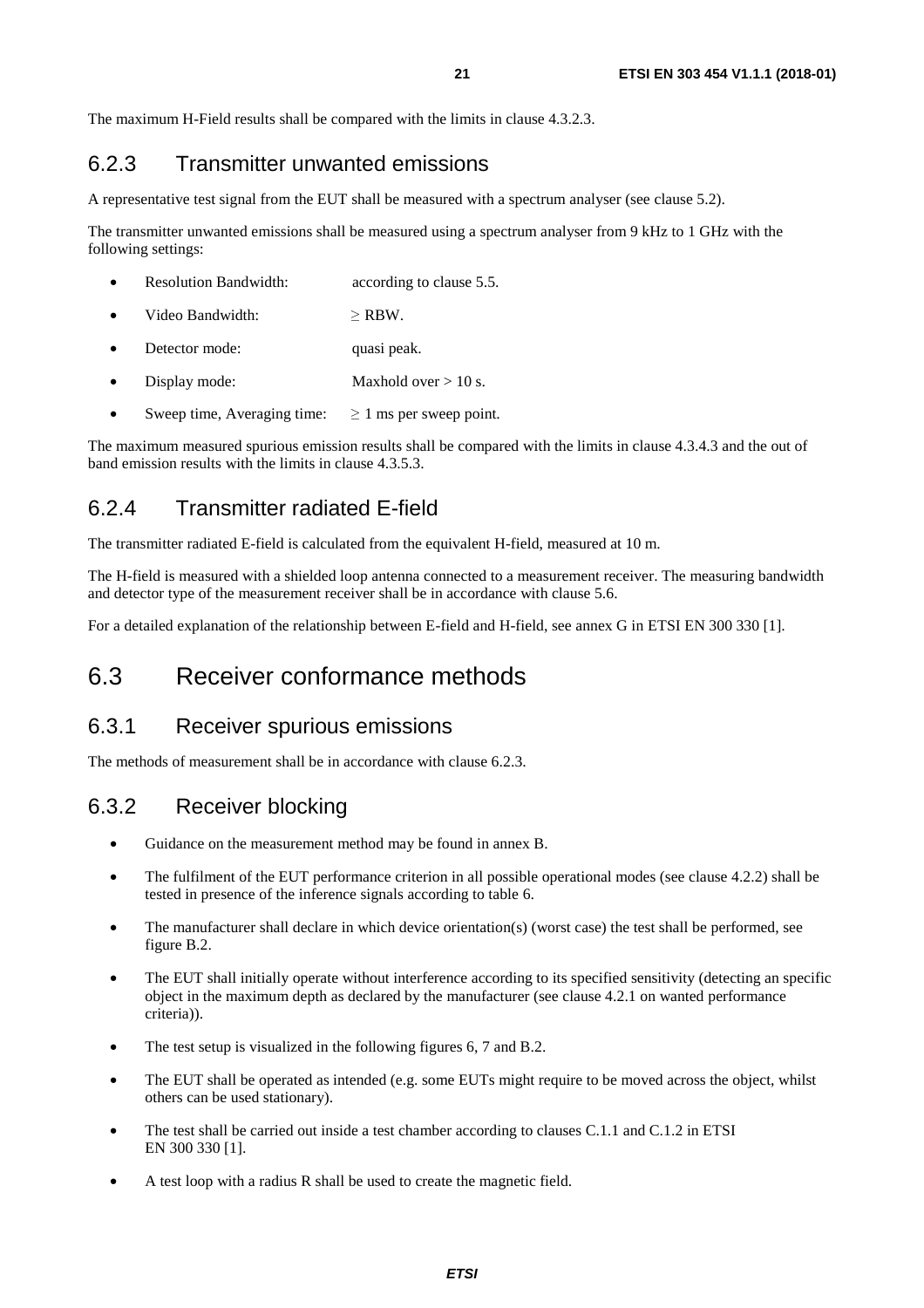- The test loop shall be positioned at a minimum distance to metallic objects (e.g. ground plane) shall be 0,75 m.
- The test loop shall be sufficiently large so that the test loop itself does not influence the EUT; The radius R of the test-loop shall be in minimum  $\Delta R = 0.5$  m larger than the maximum dimension r of the EUT. (See figure 7:  $R \ge r + \Delta R$ ).
- The EUT shall be placed in the centre of the test-loop (e.g. see figures 6 and 7 and annex B for further information).
- The maximum H-Field can be calculated from the loop current I (into the test-loop) with the following formula:

$$
H=\frac{I}{2R}
$$

- The required output current to achieve the required magnetic field from table 8 at the EUT shall be generated with a signal generator (unmodulated signal) at the test frequencies from table 7.
- The test shall be started at the H-Field requested test limit according table 8.
- If the EUT shows a degradation of the detection performance (see clause 4.2.1) at the H-Field according table 8 than the level shall be decreased by 5dBµA/m (for each test step) until the EUT detection performance is as intended.
- For each test frequency and H-Field limit the "reaction" of the device shall be recorded and checked against the performance criterion from clause 4.2.1.



**Figure 7: Schematic test set-up for the RX-blocking test**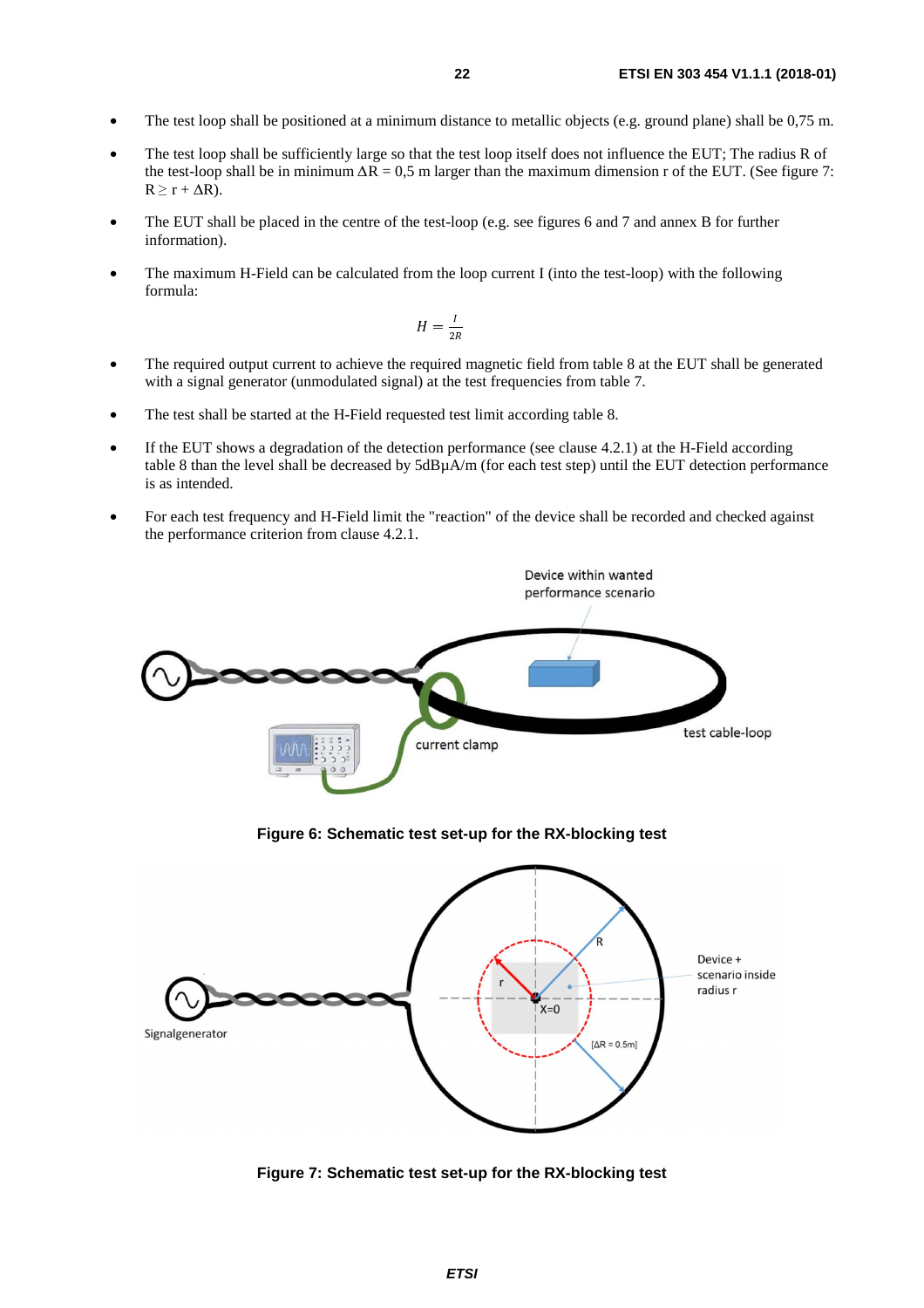If the EUT meets the wanted performance criterion at all times, then the test shall be considered as passed. Otherwise, the test is considered as failed.

The results are to be compared with the limits in clause 4.4.3.3.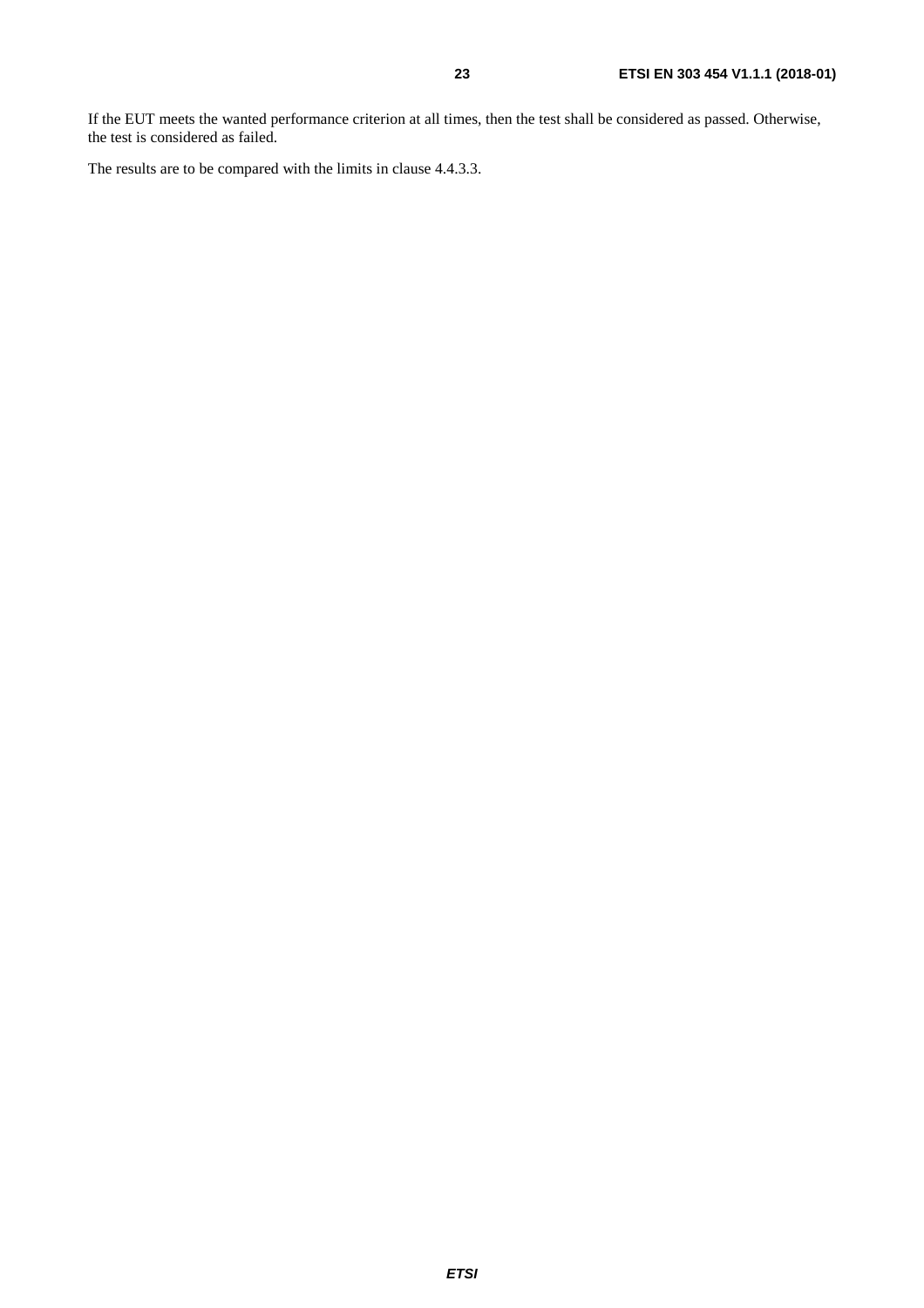## <span id="page-23-0"></span>Annex A (informative): Relationship between the present document and the essential requirements of Directive 2014/53/EU

The present document has been prepared under the Commission's standardisation request C(2015) 5376 final [\[i.6\]](#page-7-0) to provide one voluntary means of conforming to the essential requirements of Directive 2014/53/EU on the harmonisation of the laws of the Member States relating to the making available on the market of radio equipment and repealing Directive 1999/5/EC [\[i.3\]](#page-7-0).

Once the present document is cited in the Official Journal of the European Union under that Directive, compliance with the normative clauses of the present document given in table A.1 confers, within the limits of the scope of the present document, a presumption of conformity with the corresponding essential requirements of that Directive and associated EFTA regulations.

| <b>Harmonised Standard ETSI EN 303 454</b> |                                  |                                |     |                                   |  |
|--------------------------------------------|----------------------------------|--------------------------------|-----|-----------------------------------|--|
| <b>Requirement</b>                         |                                  |                                |     | <b>Requirement Conditionality</b> |  |
| No.                                        | <b>Description</b>               | Reference:<br><b>Clause No</b> | U/C | <b>Condition</b>                  |  |
|                                            | Operating frequency range        | 4.3.1                          | U   |                                   |  |
| 2                                          | Transmitter H-field requirements | 4.3.2                          |     |                                   |  |
| 3                                          | Transmitter E-field requirements | 4.3.3                          | С   | Only for E-Field Transmitter      |  |
| 4                                          | Transmitter spurious emissions   | 4.3.4                          | U   |                                   |  |
| 5                                          | Transmitter out of band (OOB)    | 4.3.5                          | U   |                                   |  |
|                                            | emissions                        |                                |     |                                   |  |
| 6                                          | Receiver spurious emissions      | 4.4.2                          | U   |                                   |  |
|                                            | Receiver blocking                | 4.4.3                          |     |                                   |  |

#### **Table A.1: Relationship between the present document and the essential requirements of Directive 2014/53/EU [\[i.3](#page-7-0)]**

#### **Key to columns:**

#### **Requirement:**

| N <sub>0</sub>     | A unique identifier for one row of the table which may be used to identify a requirement.                                                              |
|--------------------|--------------------------------------------------------------------------------------------------------------------------------------------------------|
| <b>Description</b> | A textual reference to the requirement.                                                                                                                |
|                    | <b>Clause Number</b> Identification of clause(s) defining the requirement in the present document unless another<br>document is referenced explicitly. |

#### **Requirement Conditionality:**

| U/C              | Indicates whether the requirement is unconditionally applicable (U) or is conditional upon the<br>manufacturer's claimed functionality of the equipment (C). |
|------------------|--------------------------------------------------------------------------------------------------------------------------------------------------------------|
| <b>Condition</b> | Explains the conditions when the requirement is or is not applicable for a requirement which is<br>classified "conditional".                                 |

Presumption of conformity stays valid only as long as a reference to the present document is maintained in the list published in the Official Journal of the European Union. Users of the present document should consult frequently the latest list published in the Official Journal of the European Union.

Other Union legislation may be applicable to the product(s) falling within the scope of the present document.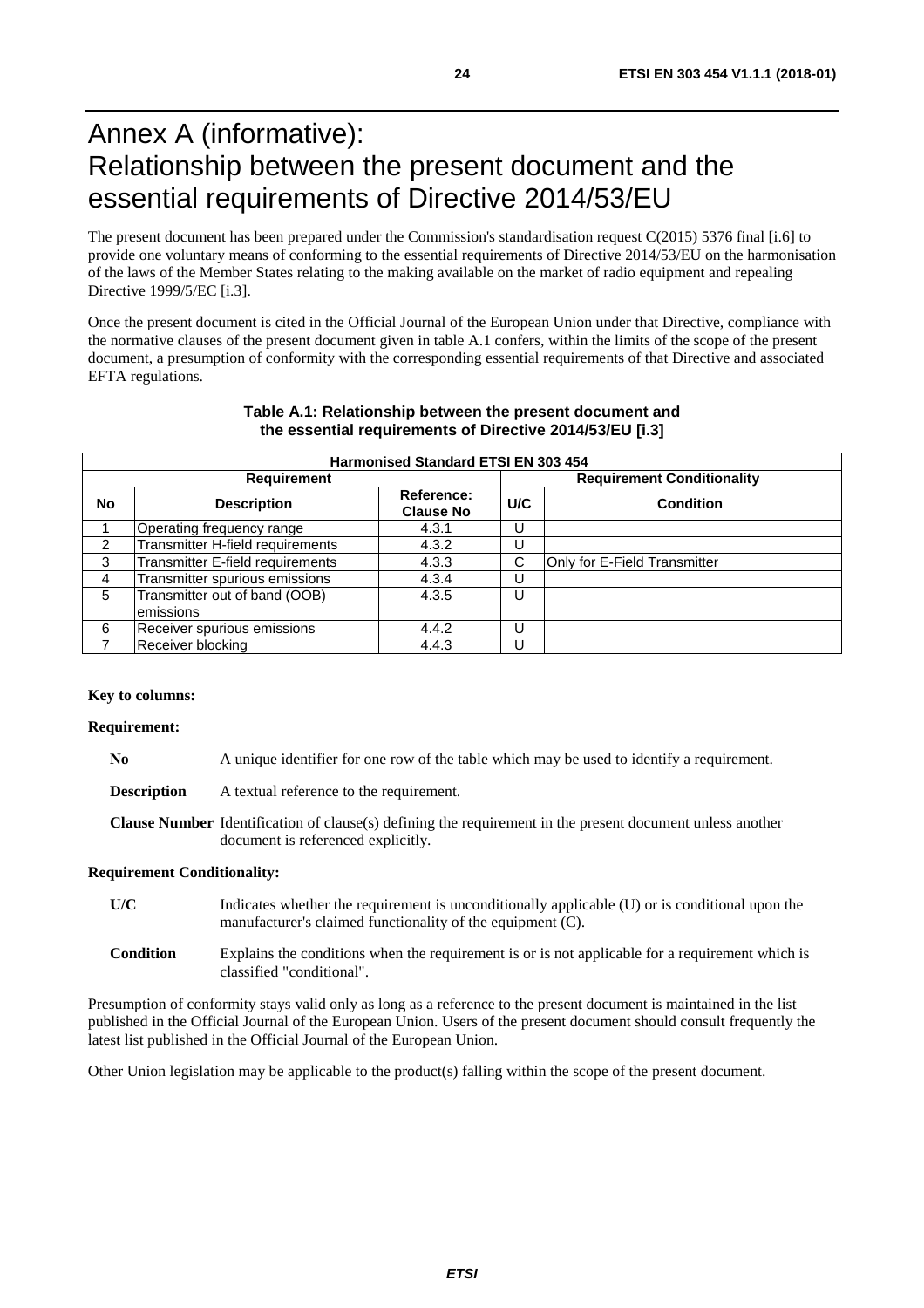## <span id="page-24-0"></span>Annex B (informative): Guidance for testing receiver blocking

## B.1 Introduction

The following guidance may be used, by test laboratories and manufacturers, when evaluating the compliance of object detectors with the receiver blocking requirements. This annex does not constitute additional requirements and does not modify the technical requirements of the present document.

The blocking test is reliant upon having a defined field at the receiver under test, however certain EUT may require movement in order to work as intended. Due account should be taken of the effect of any operator intervention on the test field, e.g. distortion of the field by the presence of the operator or excessive movement of the EUT.

## B.2 H-field pattern

As stated in clause 6.3.2 the field strength,  $H_{\text{max}}$ , at the centre of a loop (with radius R in meters) can be calculated from the equation:

$$
H_{max} = \frac{I}{2 \times R} \tag{B.1}
$$

The field strength will reduce with distance away from the centre. On the central axis, the field strength may be calculated from the equation:

$$
H = \frac{I \times R^2}{2(z^2 + R^2)^{\frac{3}{2}}} \tag{B.2}
$$

where z is the distance, in metres, along the axis.

#### EXAMPLE:

- 2 m radius test-loop with loop current of 63 mA.
- with (B.1): maximum H-field at centre,  $H_{\text{max}} = 0.016 \text{ A/m} = 42 \text{ dB} \mu \text{A/m}$ .
- with (B.2): H at 0,5 m offset along the z axis =  $0.0145$  A/m = 41,6 dB $\mu$ A/m.

For any point in space off the central axis, the field strength calculations are much more complex. The magnetic field lines are shaped as shown in figure B.1. The field strength along the straight line down the middle is defined by the above equations. The remaining lines are elliptical in shape, with those closest to the loop almost circular similar to the lines generated around a long straight wire.



**Figure B.1: Magnetic field lines from current carrying loop**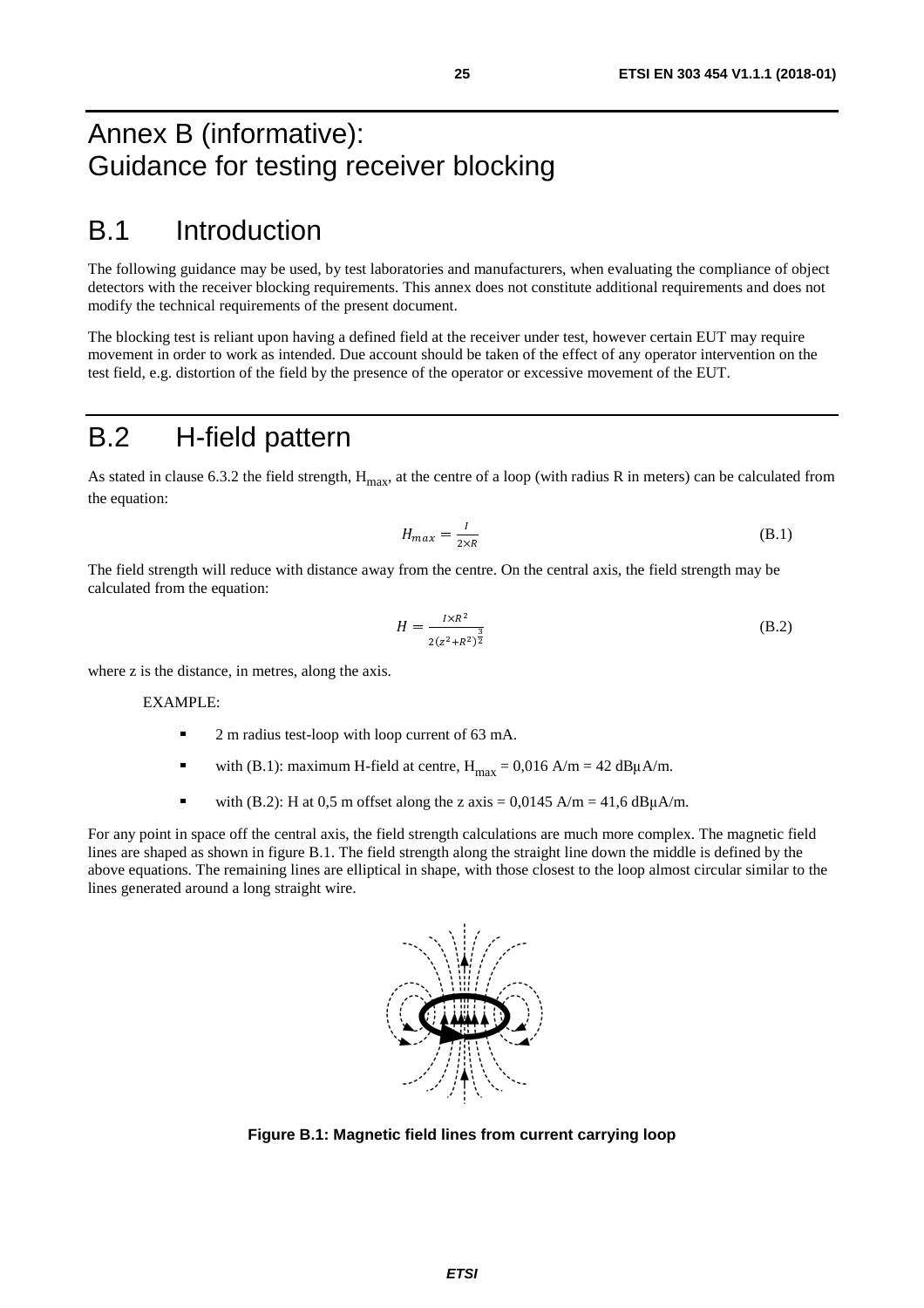<span id="page-25-0"></span>For purposes of testing:

The EUT could be maintained (including possible necessary movement) within a reasonably uniform field if:

$$
(H_{max} - 3 dB) < H \le H_{max} \tag{B.3}
$$

It can be seen from the above equations that the extent of the 3 dB uniformity along the central axis is a large proportion of the loop radius.

#### EXAMPLE:

- 2 m loop, 63 mA loop current. Hmax =  $0,016$  A/m = 42 dB $\mu$ A/m.
- Distance along axis for  $H = 39$  dB $\mu$ A/m is 1,53 m.

The field density in the axial direction will fall as distance from the axis increases. Even so, in the above example a sphere of 1,2 m radius will fit within the 3 dB uniform area.

## B.3 EUT and target positioning

Figure B.2 illustrates a typical test set-up. The EUT is initially positioned at the centre of the loop with the test target positioned at the maximum specified depth/distance (D) for detection. This could be in any direction from the EUT as the EUT is operated in its most susceptible orientation. The exact orientation of the EUT may need to be found by experiment. The manufacturer's operating instructions could give guidance for the tests and these instructions can be used, however movement is restricted to within the boundary conditions of clause 6.3.2. I.e. the EUT should not be moved closer than 0,5 m to the test-loop. It is permissible to move the target instead, if the EUT can function in this manner.



**Figure B.2: Typical test set-up**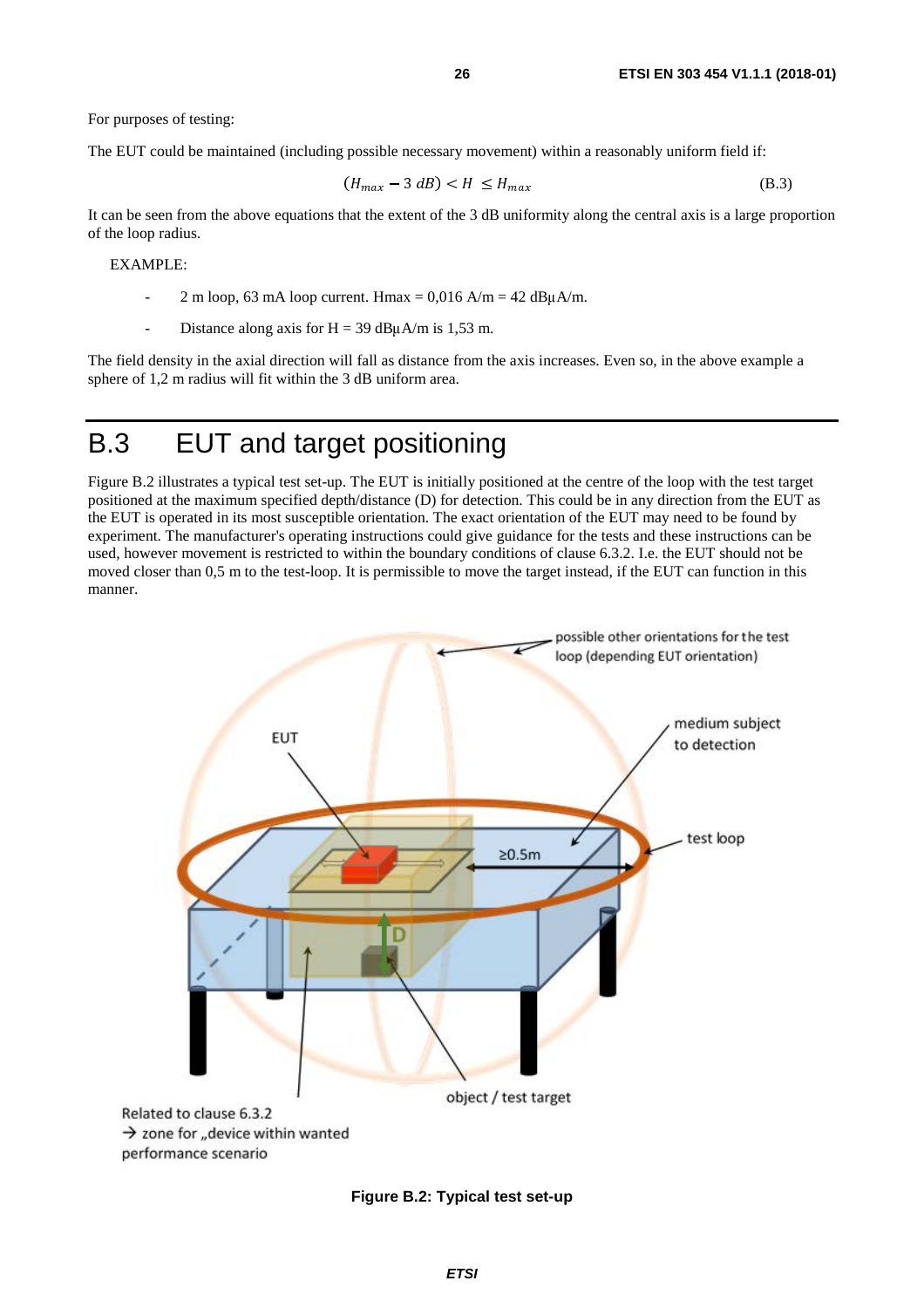## <span id="page-26-0"></span>B.4 Chamber considerations

In order to isolate the test environment from external noise, a shielded enclosure according to clauses C.1.1 or C.1.2 of ETSI EN 300 330 [[1](#page-6-0)] is used. Most anechoic / semi-anechoic rooms are built for testing from 30 MHz to 1 GHz or higher frequencies and therefore the materials chosen are not ideal for H-field testing. For the test there is a need be taken into account that measurements are made at sufficient distance from the walls, floor and ceiling of the chamber to avoid undue influence on the test.

Given that the magnetic flux pattern is strongest perpendicular to the loop, any metal parallel to the loop (e.g. floors and ceiling) will have more influence than metal which is perpendicular to the loop (e.g. walls). On the other hand, ferrite tiles, which can be magnetized, tend to be mounted on the walls.

The EUT and target should be kept at a sufficient distance from the enclosure to avoid any adverse effects such as reflections, imaging and de-tuning.

## B.5 Supporting structures

To enable correct placement of the test-loop, the EUT and target, supporting structures will be required. Movement of the EUT or target may also be achieved by means of artificial arms. To avoid undue influence on the test, contact with the test-loop, EUT and target should be kept to a minimum and the materials used should be non-conductive and nonferrous (i.e. a relative permeability of approximately 1).

For the test it needs to take into account that the human body does not disrupt a magnetic field in the same way as E-field. Therefore, the main concern of using operators within the shielded room is with unnecessary equipment they may use or have on their person.

## B.6 Field verification

Verification of the magnetic field generated by large or non-standard test-loops can be performed with a small magnetic field sensor. The set-up is similar to the blocking test and is illustrated in figure B.3.



**Figure B.3: Test-loop magnetic field verification** 

- Position the inductive loop at 0,75 m minimum distance from the walls, ceiling and floor of the chamber (see clauses C.1.1 and C.1.2 in ETSI EN 300 330 [\[1](#page-6-0)]) and any magnetic material by using insulating supports.
- Connect the loop to the signal generator. The connections between the generator and the loop should be as short as possible, no more than 2 m, and twisted together.
- Monitor the loop current by means of a current clamp and adjust for the maximum H-field requirement.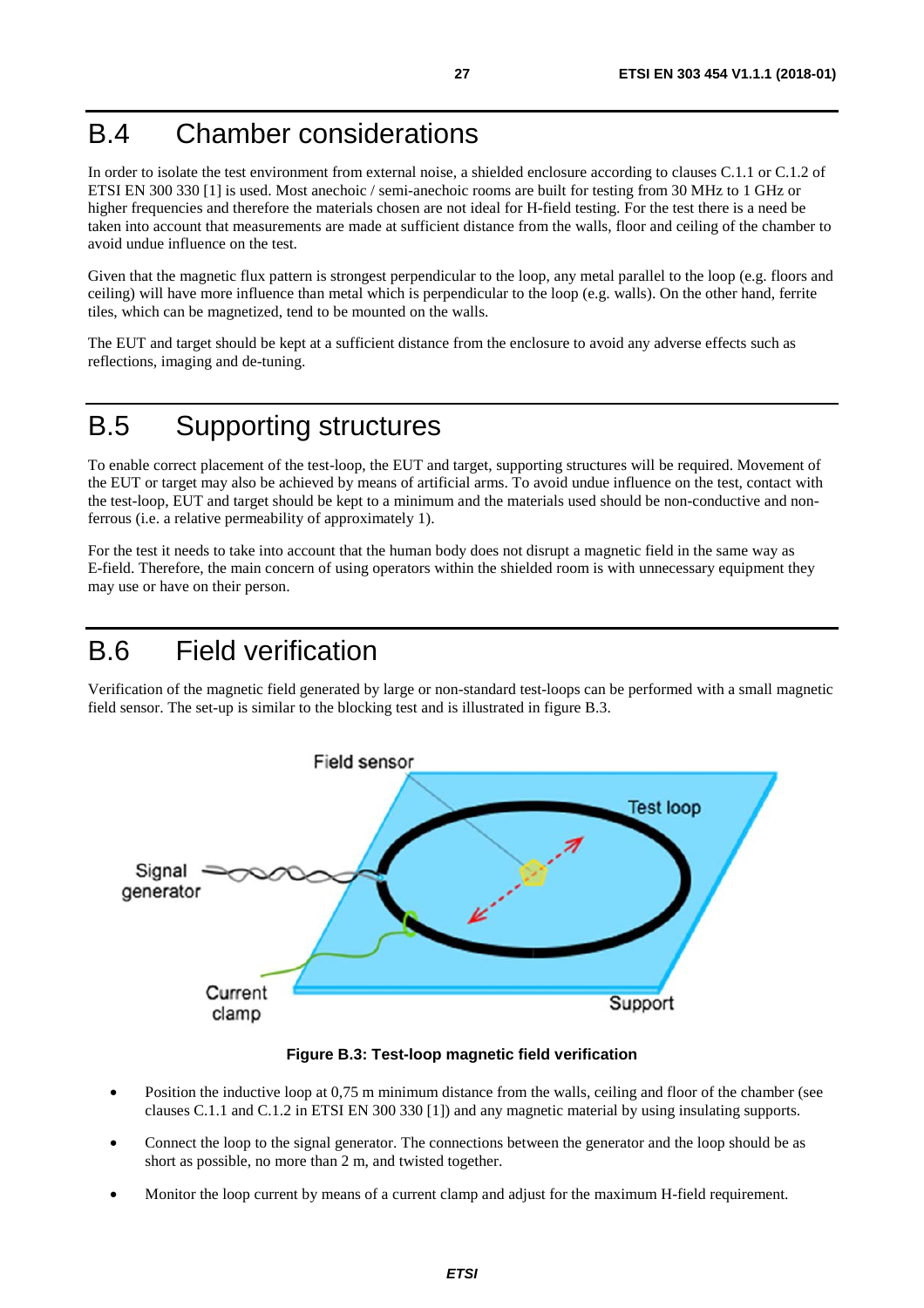- Place the field sensor at the centre of the loop and orientate for maximum field strength reading,  $H_{max}$ .
- Move the field sensor in a straight line towards the loop, whilst maintaining its orientation and observe the drop in field strength (in the axial direction). Note the position where the field strength falls to:

$$
- \qquad H = H_{\text{max}} - 3 \text{ dB}.
$$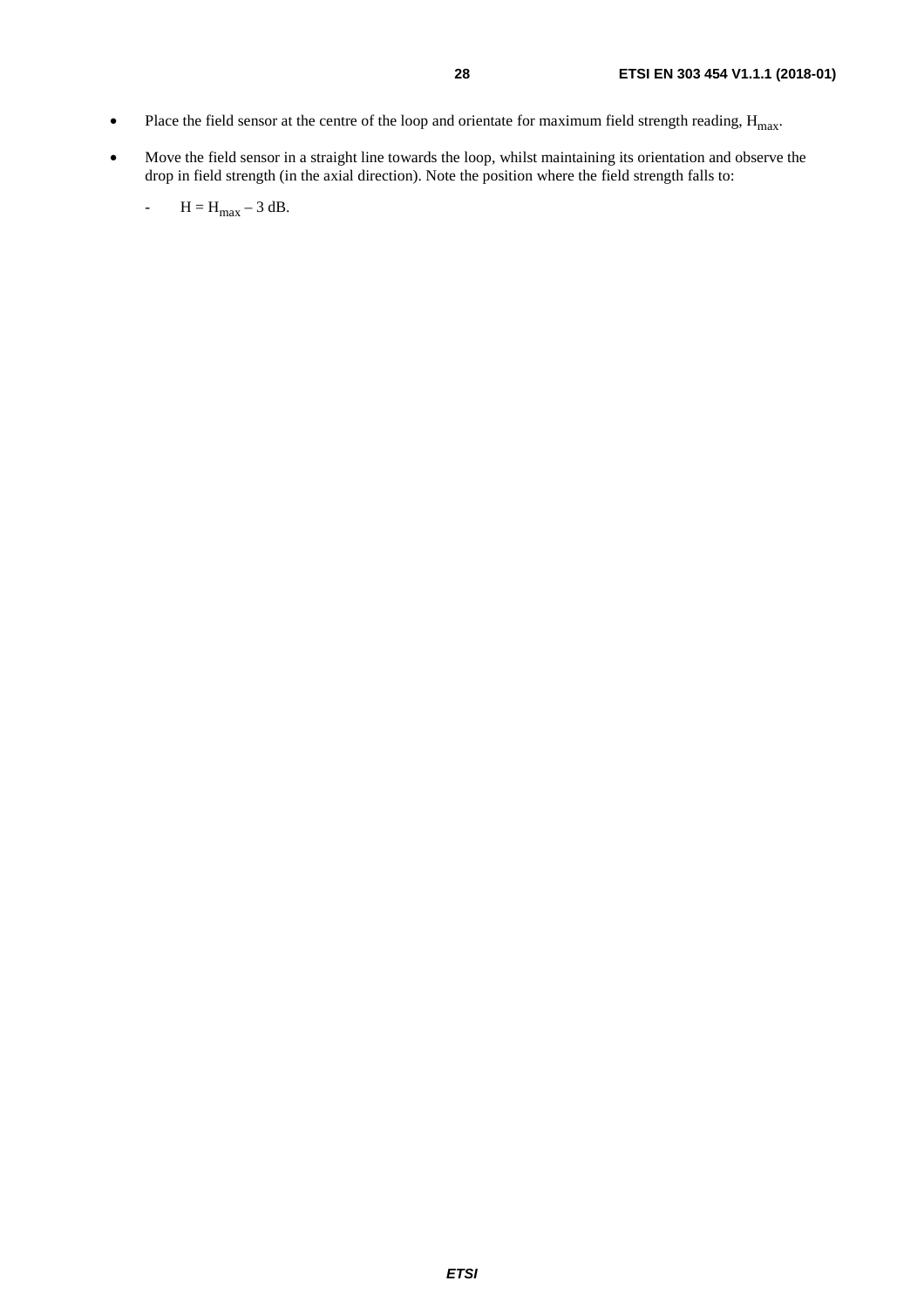## <span id="page-28-0"></span>Annex C (informative): Change history

| <b>Version</b> | Information about changes                                                                                                                                                                                |
|----------------|----------------------------------------------------------------------------------------------------------------------------------------------------------------------------------------------------------|
| 1.1.1          | First version of the present document to cover the essential requirements for metal and<br>object detection sensors in the frequency range 1 kHz to 148,5 kHz on article 3.2 of<br>Directive 2014/53/EU. |